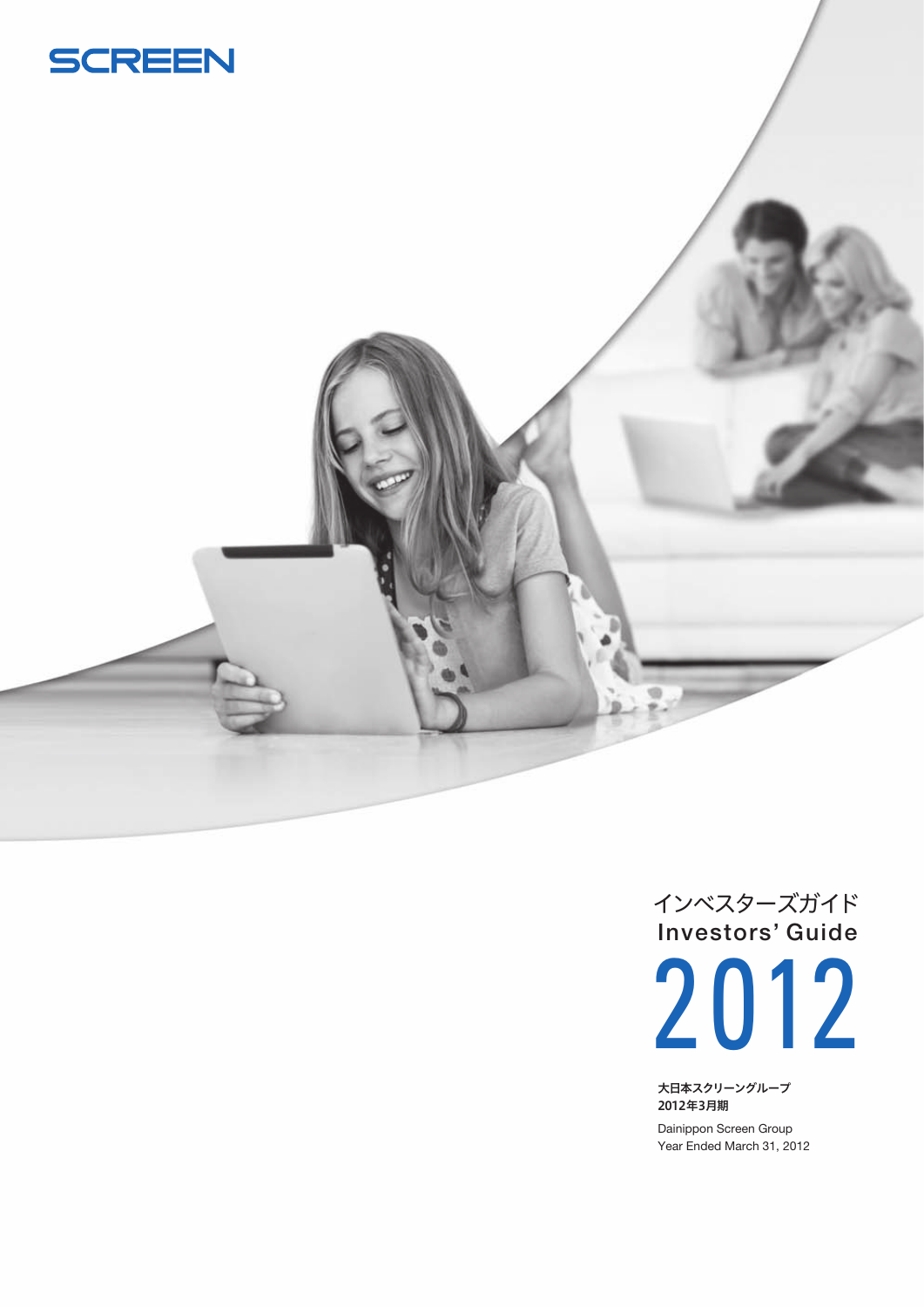| 会社名        | 大日本スクリーン製造株式会社                                             |                        |  |  |  |
|------------|------------------------------------------------------------|------------------------|--|--|--|
| 設立         | 1943年10月11日                                                | <b>Establis</b>        |  |  |  |
| 代表者        | 代表取締役会長 最高経営責任者(CEO) 石田<br>明<br>代表取締役社長 最高執行責任者(COO) 橋本 正博 | <b>Repres</b><br>Akira |  |  |  |
| 資本金        | 540億円                                                      | Masa                   |  |  |  |
| 連結従業員数     | 4.890名                                                     | <b>Capital</b>         |  |  |  |
| 単独従業員数     | 2.089名                                                     | <b>Employ</b>          |  |  |  |
| 本社         | 〒602-8585                                                  | <b>Employ</b>          |  |  |  |
|            | 京都市上京区堀川通寺之内上る<br>4丁目天神北町1番地の1                             | <b>Head O</b>          |  |  |  |
| <b>TEL</b> | $075 - 414 - 7111$                                         | $TEL: +8$              |  |  |  |
| <b>FAX</b> | $075 - 451 - 9603$                                         | $FAX: +8$              |  |  |  |
| E-mail     | info@screen.co.jp                                          | E-mail:                |  |  |  |
| Website    | http://www.screen.co.jp/                                   | <b>Websit</b>          |  |  |  |
|            |                                                            | <b>Fiscal</b> y        |  |  |  |
| 決算期        | 3月31日                                                      | <b>Month</b>           |  |  |  |
| 定時株主総会開催月  | 毎年6月                                                       | <b>Stock li</b>        |  |  |  |
| 上場証券取引所    | 東京・大阪                                                      | Code <sub>n</sub>      |  |  |  |
| 証券コード      | 7735                                                       | <b>Adminis</b>         |  |  |  |
| 株主名簿管理人    | 三井住友信託銀行株式会社                                               | Sumit                  |  |  |  |
|            |                                                            |                        |  |  |  |

**Iny name:** Dainippon Screen Mfg. Co., Ltd. **Established:** October 11, 1943 **Representative Directors:** Ishida, Chairman and CEO hiro Hashimoto, President and COO **Capital:** ¥54 billion **Employees (Consolidated):** 4,890 employees **Employees (Nonconsolidated):** 2,089 employees **Hfice:** Tenjinkita-machi 1-1, Teranouchi-agaru 4-chome, Horikawa-dori, Kamigyo-ku, Kyoto 602-8585, Japan **TEL:** +81-75-414-7111 **FAX:** +81-75-451-9603 **E-mail:** info@screen.co.jp **e:** http://www.screen.co.jp/eng/ **Fiscal year-end:** March 31 of annual shareholders' meeting: Every June **istings:** Tokyo, Osaka **Code number:** 7735 **Administrator for shareholders' register:** tomo Mitsui Trust Bank, Limited

#### 2012年3月期連結売上高構成 Composition of Consolidated Net Sales for the Fiscal Year Ended March 31, 2012



#### 主要製品 **Major Products**

| 半導体機器事業<br><b>Semiconductor Equipment</b>                                             | 枚葉式洗浄装置、バッチ式洗浄装置、スピンスクラバー、コーターデベロッパー、熱処理装置、表面検査・測定装置、直接描画装置<br>Single wafer cleaning equipment, batch-type cleaning equipment, spin scrubbers, coater/developers,<br>annealing system, wafer surface inspection and measurement system and direct imaging system                              |
|---------------------------------------------------------------------------------------|-----------------------------------------------------------------------------------------------------------------------------------------------------------------------------------------------------------------------------------------------------------------------------------------------|
| FPD 機器事業<br><b>FPD Equipment</b>                                                      | コーターデベロッパー、ウェットエッチング装置、レジスト剥離装置、露光装置、表面検査装置<br>Coater/developers, wet etchers, resist strippers, exposure system and surface inspection system                                                                                                                                                |
| メディアアンドプレシジョン<br>テクノロジー事業<br><b>Media And Precision Technology</b>                    |                                                                                                                                                                                                                                                                                               |
| 印刷関連機器<br><b>Graphic Arts Equipment</b><br>プリント基板関連機器<br><b>PCB-related Equipment</b> | CTP装置(プレート出力機)、デジタル印刷機、ワークフロー RIP、文字フォント<br>CTP (plate recorders), digital printing equipment, workflow RIP and fonts<br>パターン検査装置、外観検査装置、直接描画・露光装置、パターン測長装置<br>Pattern inspection system, automatic optical inspection system, plotters, direct imaging system and pattern measurement system |
|                                                                                       |                                                                                                                                                                                                                                                                                               |

# 目 次 Contents

| セグメント別データ Consolidated Seqment Data ……………………………………… 2           |  |
|-----------------------------------------------------------------|--|
| 財務データ Consolidated Financial Data                               |  |
|                                                                 |  |
|                                                                 |  |
| 設備投資額その他 Capital Expenditures and Other …………………………… 6           |  |
| 連結貸借対照表(6年間) Consolidated Balance Sheets (6 years) ……………… 7     |  |
| 連結損益計算書(6年間) Consolidated Statements of Operations (6 years)… 9 |  |
| 連結キャッシュ・フロー計算書(4年間)                                             |  |
|                                                                 |  |
|                                                                 |  |
|                                                                 |  |
| マーケットデータ Market Data ………………………………………………………13                    |  |

- セグメント別データ、営業データ、財務データ、投資指標においては、単独と明記している 箇所を除き、連結ベースで記載しています。
- 当書に記載されている将来の業績に関する計画、戦略、確信などは、現在入手可能な情報 ーローに載って、・・。 ここへの未続になっていた。<br>「に基づいて大日本スクリーンの経営者が判断したものです。 したがって、実際の業績は、社会 情勢、経済情勢などにより大きく異なる結果となる可能性があります。
- 当書の財務データは、日本の会計基準および関連法規に基づいて作成したもので、日本の 有価証券報告書に準拠しており、当社のアニュアルレポートとは異なる部分があります。
- Information in the Segment Data, Operating Data, Financial Data and Investment Indicators sections is provided on a consolidated basis, unless specifically indicated as nonconsolidated. ●
- The plans, strategies and statements related to the outlook for future results in this document are in accordance with assumptions and beliefs determined by management based on currently available information. However, it should be noted that there is a possibility that actual results could differ significantly due to such factors as social and economic conditions.
- The financial figures in this report are based on Japanese accounting standards and related laws, and are in compliance with our certified financial statements. These figures may vary from those presented in the annual report.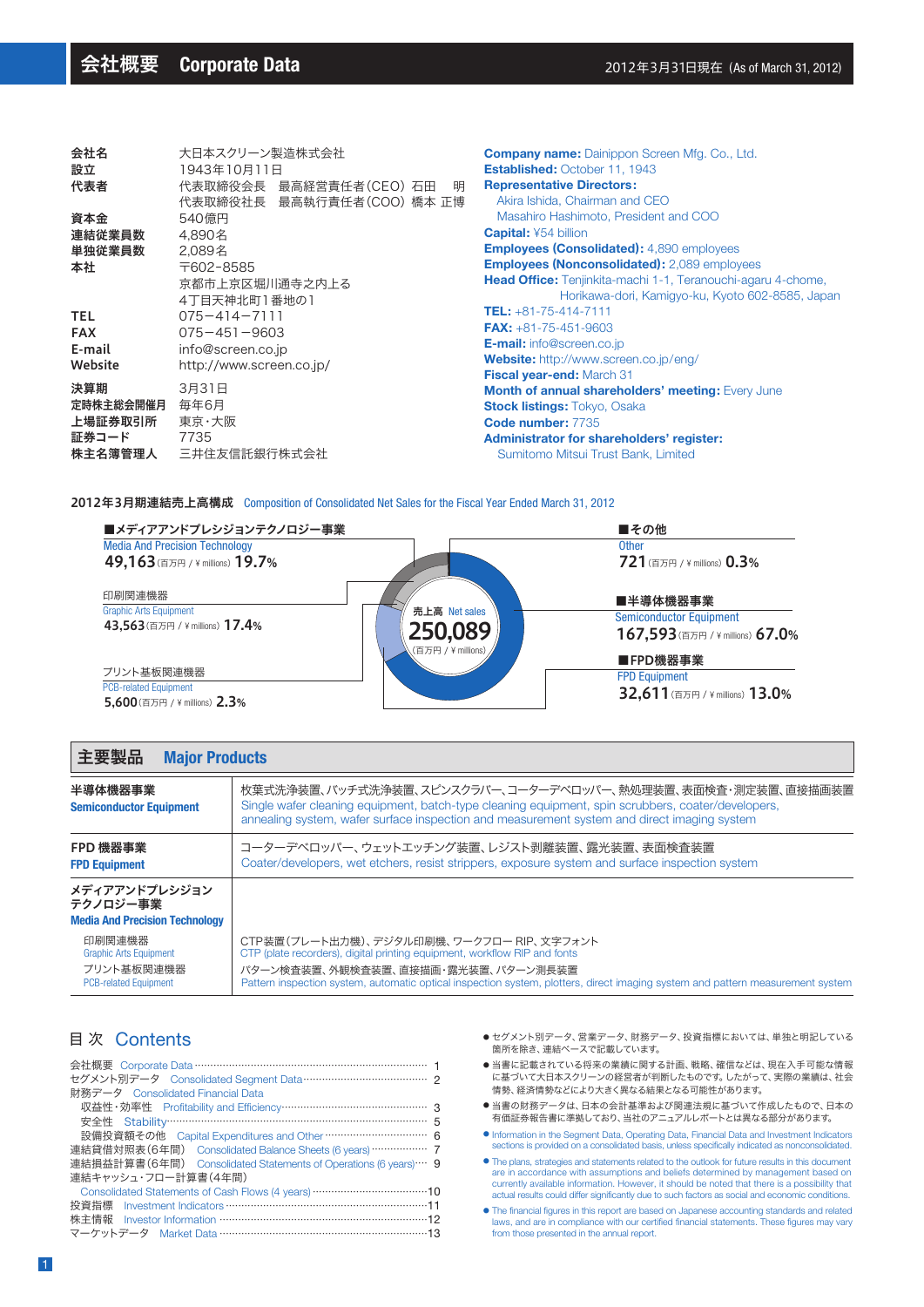# セグメント別データ **Consolidated Segment Data**

Media And Precision Technology

2011年3月期からセグメント区分を変更しています。 Segments changed, effective from the fiscal year ended March 31, 2011.

■ 画像情報処理機器 Graphic Arts Equipment 電子工業用機器 Electronic Equipment and Components ■ その他 Other FPD機器事業 FPD Equipment 半導体機器事業 Semiconductor Equipment メディアアンドプレシジョン テクノロジー事業 **Net sales** 売上高 08/3 09/3 10/3 11/3 12/3 (十億円 / ¥ billions) 100 200 400 300 0





受注高・受注残高

**→** 受注残高 Order backlog Media And Precision Technology

| 売上高<br><b>Net Sales</b>                                 |         |         |         |                                                                |         | 百万円 / ¥ millions |
|---------------------------------------------------------|---------|---------|---------|----------------------------------------------------------------|---------|------------------|
|                                                         | 2008/3  | 2009/3  | 2010/3  |                                                                | 2011/3  | 2012/3           |
| 電子工業用機器事業<br><b>Electronic Equipment and Components</b> | 214.349 | 160.156 | 125,085 | 半導体機器事業<br><b>Semiconductor Equipment</b>                      | 174.278 | 167,593          |
| 半導体製造装置<br><b>Semiconductor Production Equipment</b>    | 173.723 | 89.749  | 100.931 | FPD機器事業<br><b>FPD Equipment</b>                                | 32.711  | 32.611           |
| FPD製造装置<br><b>FPD Production Equipment</b>              | 32.652  | 62.397  | 19,898  | メディアアンドプレシジョンテクノロジー事業<br><b>Media And Precision Technology</b> | 47.306  | 49.163           |
| その他電子工業用機器および部品<br><b>Other Electronic Equipment</b>    | 7.973   | 8.009   | 4.255   | 印刷関連機器<br><b>Graphic Arts Equipment</b>                        | 40.488  | 43,563           |
| 画像情報処理機器事業<br><b>Graphic Arts Equipment</b>             | 62.927  | 57.095  | 38.447  | プリント基板関連機器<br><b>PCB-related Equipment</b>                     | 6.818   | 5,600            |
| その他<br><b>Other</b>                                     | 2.538   | 1.797   | 595     | その他 Other                                                      | 656     | 721              |
| 合計<br>Total                                             | 279.816 | 219.049 | 164.128 | 合計<br><b>Total</b>                                             | 254.952 | 250,089          |
|                                                         |         |         |         |                                                                |         |                  |

| 地域別売上高    | <b>Domestic and Overseas sales</b> |         |        |        |         | 百万円 / ¥ millions |
|-----------|------------------------------------|---------|--------|--------|---------|------------------|
|           |                                    | 2008/3  | 2009/3 | 2010/3 | 2011/3  | 2012/3           |
| 北米        | <b>North America</b>               | 41.227  | 38.467 | 18.012 | 54,364  | 53,478           |
| アジア・オセアニア | Asia & Oceania                     | 105.467 | 80.602 | 87.578 | 114.787 | 92.063           |
| 欧州        | Europe                             | 25.680  | 20.017 | 13.747 | 26.572  | 26,138           |
| その他       | <b>Other</b>                       | 12.225  | 7.681  | 2.076  | 6.599   | 16.274           |
| 日本        | Japan                              | 95.214  | 72.281 | 42.713 | 52.628  | 62.135           |

なお、国別で見た場合の主な売上先は、台湾 32,286百万円、韓国 30,043百万円、中国 20,741百万円、米国 52,873百万円です。

Looking at sales by country, principal sales to customers in Taiwan amounted to ¥32,286 million, in South Korea ¥30,043 million, in China ¥20,741 million and in the United States ¥52,873 million.

|        |         |           |                                                                | 百万円     | $/$ ¥ millions |
|--------|---------|-----------|----------------------------------------------------------------|---------|----------------|
| 2008/3 | 2009/3  | 2010/3    |                                                                | 2011/3  | 2012/3         |
| 9.824  | (5.919) | (11, 449) | 半導体機器事業<br><b>Semiconductor Equipment</b>                      | 28.140  | 13,627         |
|        |         |           | FPD機器事業<br><b>FPD Equipment</b>                                | 34      | (1,216)        |
| 4.023  | .601    | (2,490)   | メディアアンドプレシジョンテクノロジー事業<br><b>Media And Precision Technology</b> | (1.304) | 2,305          |
| 780    | (191)   | (106)     | その他<br><b>Other</b>                                            | 303     |                |
|        |         |           | 調整額<br><b>Adjustments</b>                                      | (362)   | (1,221)        |
| 14.627 | (4.509) | (14.046)  | 合計<br><b>Total</b>                                             | 26.811  | 13,498         |
|        |         |           |                                                                |         |                |

| <b>Orders received &amp;</b><br>受注高·受注残高                |         |         |         |                                                                |         | 百万円 / ¥ millions |
|---------------------------------------------------------|---------|---------|---------|----------------------------------------------------------------|---------|------------------|
| <b>Order backlog</b>                                    | 2008/3  | 2009/3  | 2010/3  |                                                                | 2011/3  | 2012/3           |
| 電子工業用機器事業<br><b>Electronic Equipment and Components</b> | 204.645 | 120.065 | 140,712 | 半導体機器事業<br><b>Semiconductor Equipment</b>                      | 200.692 | 144,317          |
| 半導体製造装置<br><b>Semiconductor Production Equipment</b>    | 130.231 | 77,802  | 111,607 | FPD機器事業<br><b>FPD Equipment</b>                                | 29,762  | 11,518           |
| FPD製造装置<br><b>FPD Production Equipment</b>              | 66.070  | 35,582  | 23,266  | メディアアンドプレシジョンテクノロジー事業<br><b>Media And Precision Technology</b> | 45,742  | 49,413           |
| その他電子工業用機器および部品<br><b>Other Electronic Equipment</b>    | 8.344   | 6.680   | 5,839   | 印刷関連機器<br><b>Graphic Arts Equipment</b>                        | 40.061  | 44,042           |
| 画像情報処理機器事業<br><b>Graphic Arts Equipment</b>             | 64.657  | 52.971  | 39,555  | プリント基板関連機器<br><b>PCB-related Equipment</b>                     | 5.681   | 5,371            |
| その他<br><b>Other</b>                                     | 1.003   | 213     | 105     | その他<br><b>Other</b>                                            |         |                  |
| 受注高合計<br><b>Total</b>                                   | 270.305 | 173.248 | 180.373 | 受注高合計<br><b>Total</b>                                          | 276,196 | 205,248          |
| 受注残高<br>Order backlog                                   | 107.819 | 63.605  | 80,338  | 受注残高<br>Order backlog                                          | 102.238 | 58,118           |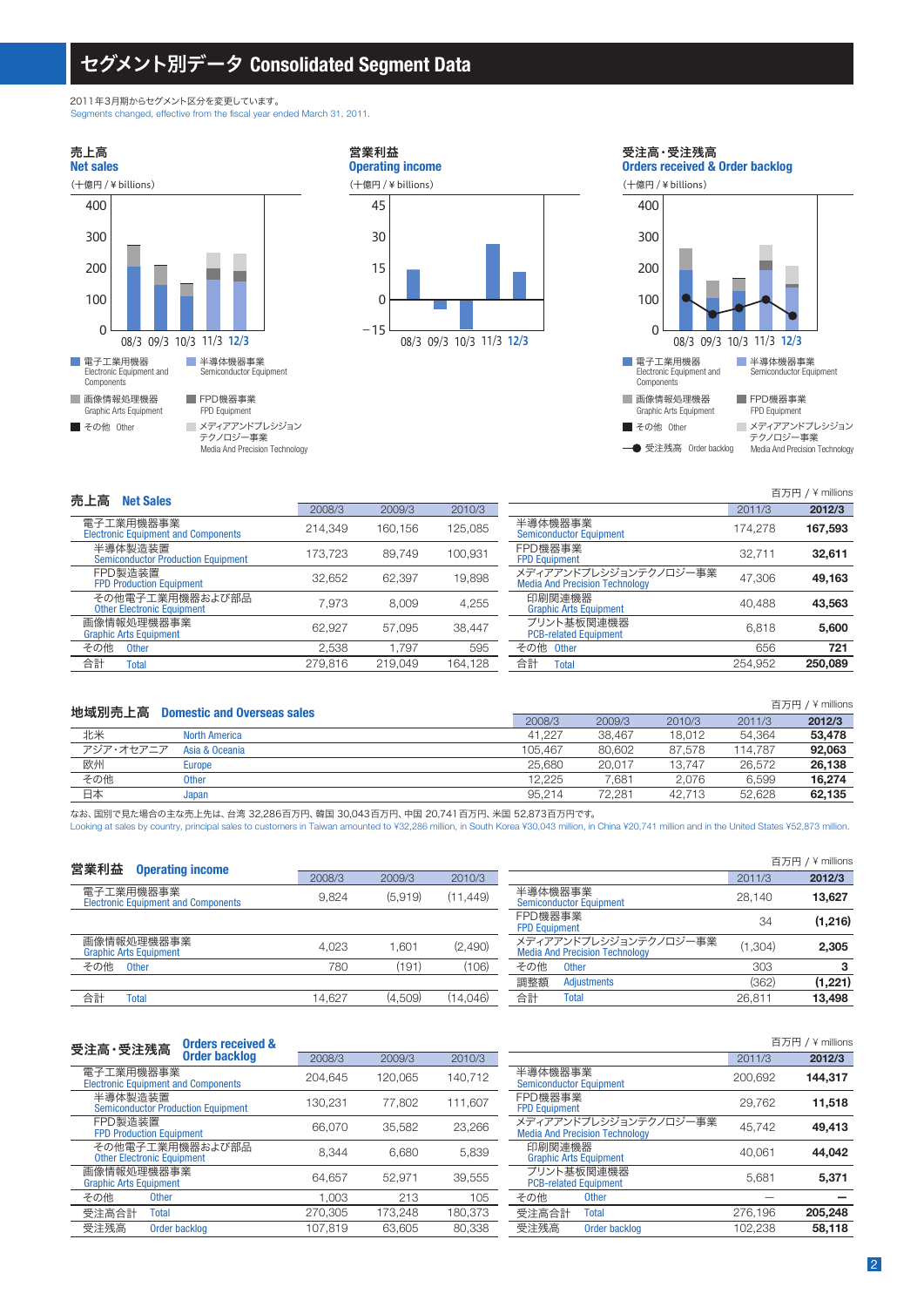# 収益性・効率性 **Profitability and Efficiency**

### **Cost of sales & Cost of sales ratio** 売上原価&売上原価率 ■ 売上原価 Cost of sales 08/3 09/3 10/3 11/3 12/3 (十億円 / ¥ billions) 60 120 240 180 0 25 50 100 75 0 売上原価率 Cost of sales ratio

**Net income & Return on sales** 当期純利益&当期純利益率



#### 08/3 09/3 10/3 11/3 12/3 **Operating income & Operating income ratio** (十億円 / ¥ billions)  $\overline{0}$ 15 45 30  $-15$ (%) (十億円 / ¥ billions) (%) (十億円 / ¥ billions) (%)  $\overline{0}$  $10$ 30 20  $-10$ 营業利益 Operating income 営業利益率 Operating income ratio

# 自己資本&ROE

営業利益&営業利益率

**Equity & Return on equity**



#### 経常利益&経常利益率

**Ordinary income & Ordinary income ratio**



#### **Total assets & Return on assets** 総資産&ROA



|               |                            |         |           |           |         | 百万円 / ¥ millions |
|---------------|----------------------------|---------|-----------|-----------|---------|------------------|
|               |                            | 2008/3  | 2009/3    | 2010/3    | 2011/3  | 2012/3           |
| 売上原価          | Cost of sales              | 208.268 | 169,391   | 137,826   | 182,990 | 187,324          |
| 売上原価率[%]      | Cost of sales ratio [%]    | 74.4    | 77.3      | 84.0      | 71.8    | 74.9             |
| 営業利益          | <b>Operating income</b>    | 14,627  | (4,509)   | (14,046)  | 26,811  | 13,498           |
| 営業利益率[%]      | Operating income ratio [%] | 5.2     | (2.1)     | (8.6)     | 10.5    | 5.4              |
| 経常利益          | <b>Ordinary income</b>     | 7,540   | (11.743)  | (17, 258) | 26,531  | 12,284           |
| 経常利益率[%]      | Ordinary income ratio [%]  | 2.7     | (5.4)     | (10.5)    | 10.4    | 4.9              |
| 当期純利益         | Net income                 | 4,577   | (38, 190) | (8,002)   | 25,686  | 4,637            |
| 当期純利益率[%]     | Return on sales [%]        | 1.6     | (17.4)    | (4.9)     | 10.1    | 1.9              |
| 自己資本          | Equity                     | 122.093 | 69.352    | 64.606    | 87,118  | 90,068           |
| <b>ROE[%]</b> | Return on equity [%]       | 3.6     | (39.9)    | (11.9)    | 33.9    | 5.2              |
| 総資産           | <b>Total assets</b>        | 291,114 | 246.917   | 216,622   | 253,126 | 245,381          |
| <b>ROA[%]</b> | Return on assets [%]       | 5.1     | (1.4)     | (5.9)     | 11.6    | 5.6              |
|               |                            |         |           |           |         |                  |

○ 売上原価率=売上原価÷売上高×100[%]

○ 営業利益率=営業利益÷売上高×100[%]

○ 経常利益率=経常利益÷売上高×100[%]

○ 当期純利益率=当期純利益÷売上高×100[%]

○ 自己資本=純資産-少数株主持分

○ ROE=当期純利益÷期首・期末平均自己資本×100[%]

○ ROA=(営業利益+受取利息及び配当金)÷期首・期末平均総資産×100[%]

- $\circlearrowright$  Cost of sales ratio = Cost of sales / Net sales  $\times$  100 [%]
- $\circlearrowright$  Operating income ratio = Operating income / Net sales  $\times$  100 [%]

 $\circlearrowright$  Ordinary income ratio = Ordinary income / Net sales  $\times$  100 [%]

 $\bigcirc$  Return on sales = Net income / Net sales  $\times$  100 [%]

 $\bigcirc$  Equity = Net assets – Minority interests

 $\bigcirc$  Return on equity = Net income / Average equity  $\times$  100 [%]

 $\bigcirc$  Return on assets = (Operating income + Interest and dividends income)  $\bigwedge$ 

Average total assets  $\times$  100 [%]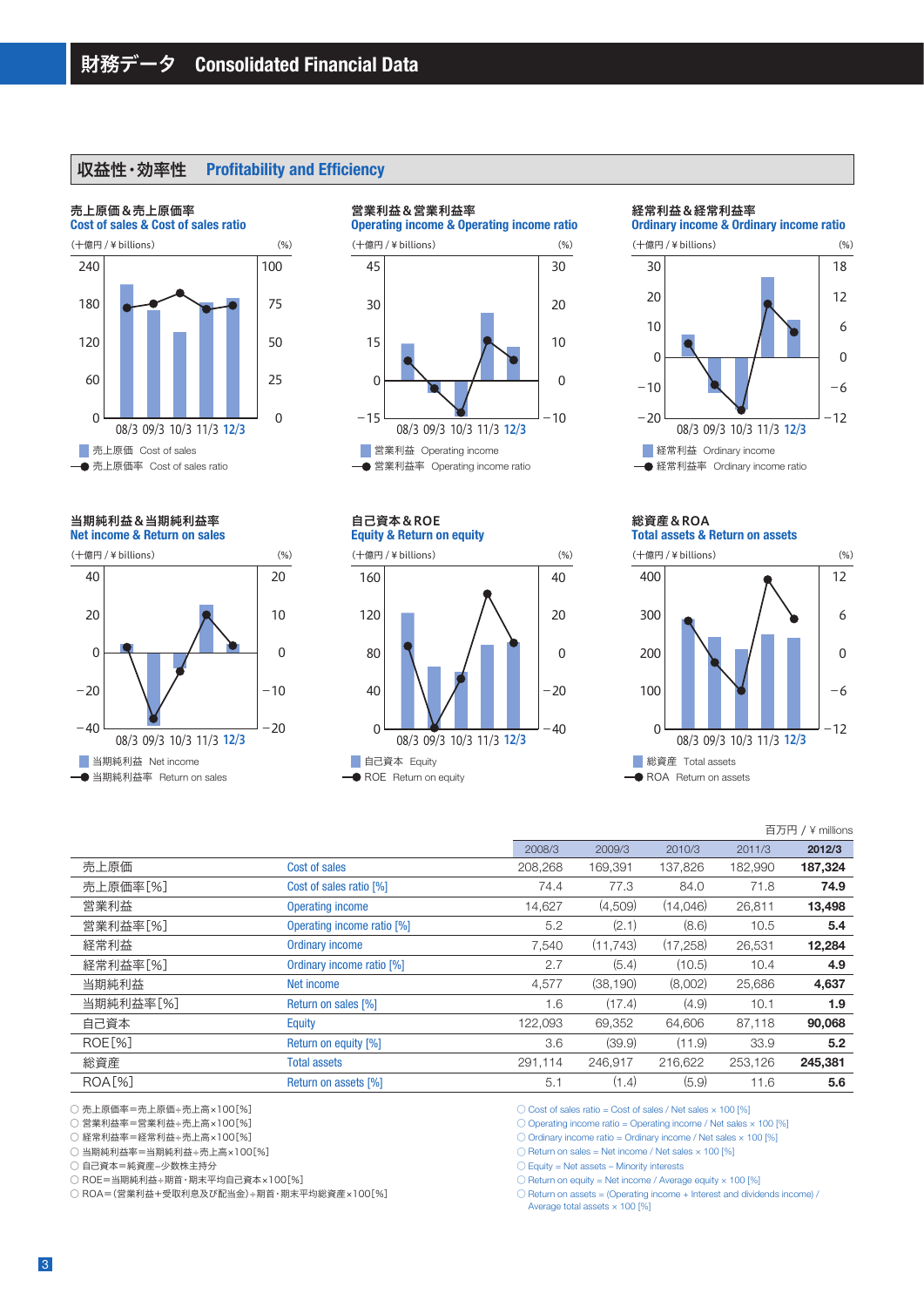# 収益性・効率性 **Profitability and Efficiency**

#### **Return on investment** ROI





#### **Equity turnover** 自己資本回転率



**Tangible fixed assets turnover** 有形固定資産回転率



# たな卸資産回転率

**Inventory turnover**



**Receivables turnover** 売上債権回転率



#### 百万円 / ¥ millions

|                |                                        |        |        |        |        | <b>DISPOSED THE 11 ILLUIS</b> |
|----------------|----------------------------------------|--------|--------|--------|--------|-------------------------------|
|                |                                        | 2008/3 | 2009/3 | 2010/3 | 2011/3 | 2012/3                        |
| <b>ROI [%]</b> | Return on investment [%]               | 8.6    | (2.2)  | (8.7)  | 19.1   | 10.0                          |
| 総資産回転率[回]      | <b>Total assets turnover [times]</b>   | 0.92   | 0.81   | 0.71   | 1.09   | 1.00                          |
| 自己資本回転率[回]     | <b>Equity turnover [times]</b>         | 2.19   | 2.29   | 2.45   | 3.36   | 2.82                          |
| 有形固定資産回転率[回]   | Tangible fixed assets turnover [times] | 6.12   | 4.38   | 3.41   | 5.92   | 6.30                          |
| たな卸資産回転率「回]    | <b>Inventory turnover [times]</b>      | 3.70   | 3.00   | 2.70   | 4.61   | 4.23                          |
| 売上債権回転率[回]     | Receivables turnover [times]           | 2.99   | 2.85   | 2.73   | 4.04   | 3.46                          |

○ ROI=(営業利益+受取利息及び配当金)÷(期首・期末平均自己資本+期首・期末平均有利子 負債残高)×100[%]

- ※有利子負債残高=長短借入金+コマーシャルペーパー+社債+転換社債+新株予約権付社債 ○ 総資産回転率=売上高÷期首・期末平均総資産[回]
- 自己資本回転率=売上高÷期首・期末平均自己資本[回]
- 有形固定資産回転率=売上高÷期首・期末平均有形固定資産[回]
- たな卸資産回転率=売上高÷期首・期末平均たな卸資産[回]
- 売上債権回転率=売上高÷期首・期末平均売上債権[回]
- ※売上債権=受取手形及び売掛金+受取手形割引高等

 $\bigcirc$  Return on investment = (Operating income + Interest and dividends income)  $\bigwedge$ (Average equity + Average interest-bearing debt) ×100 [%]

- \* Interest-bearing debt = Long- and short-term debt + Commercial papers +
- Bonds + Convertible bonds + Bonds with subscription rights to shares
- Total assets turnover = Net sales / Average total assets [times]
- $\bigcirc$  Equity turnover = Net sales / Average equity [times]
- Tangible fixed assets turnover = Net sales / Average tangible fixed assets [times]
- $\bigcirc$  Inventory turnover = Net sales / Average inventory [times]
- Receivables turnover = Net sales / Average receivables [times] \* Receivables = Trade notes and accounts receivable + Discount on notes receivable and other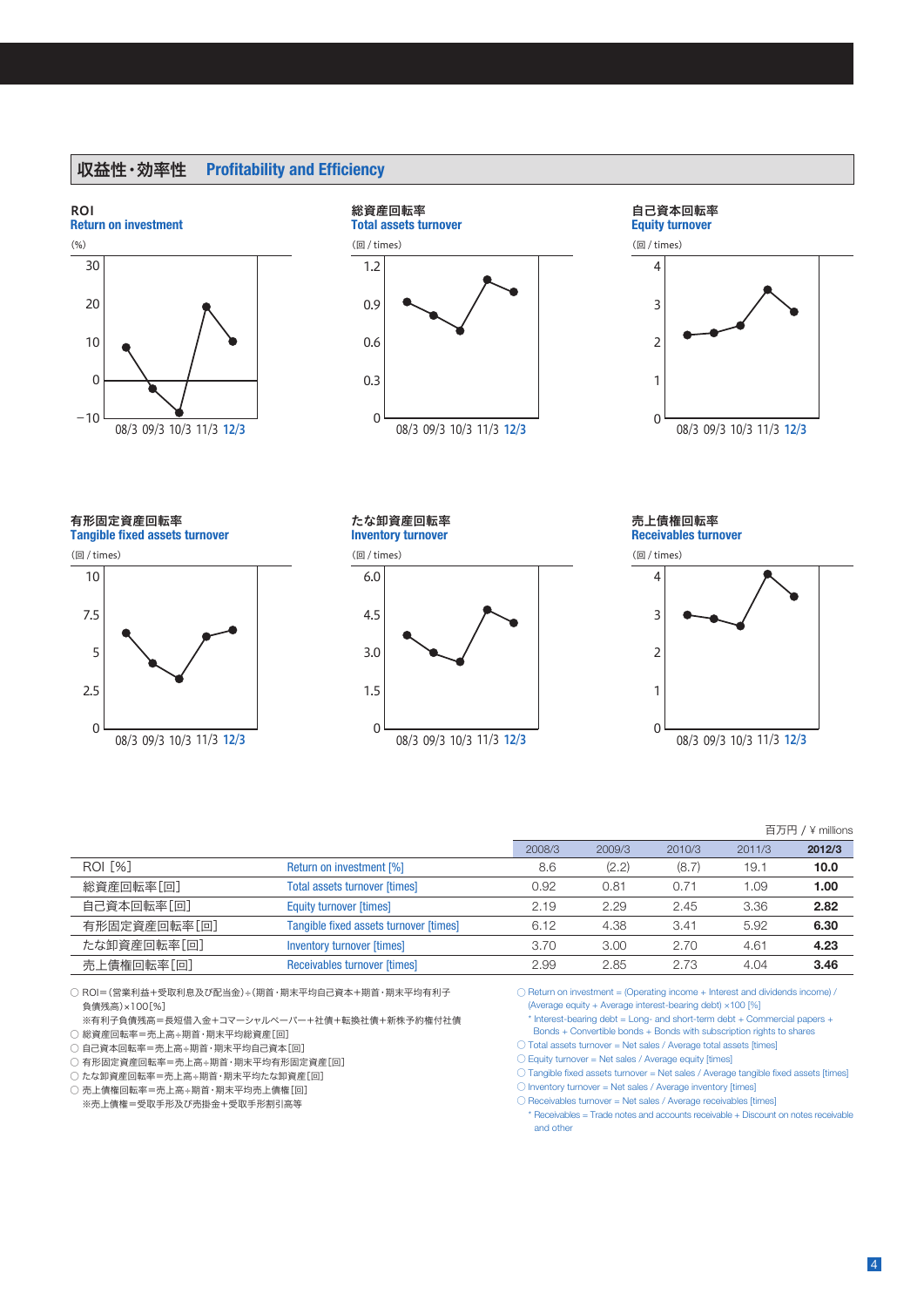安全性 **Stability**

#### 自己資本比率



インタレスト・カバレッジ・レシオ

**Interest coverage ratio**

(倍 / times)



流動資産&流動比率

**Current assets & Current ratio**



**Interest-bearing debt** 有利子負債残高

(十億円 / ¥ billions)



#### 固定資産&固定長期適合率

**Fixed assets & Fixed asset/liability ratio**



#### **Debt/equity ratio** デット・エクイティ・レシオ





#### 百万円 / ¥ millions

|                     |                                 | 2008/3  | 2009/3  | 2010/3  | 2011/3  | 2012/3  |
|---------------------|---------------------------------|---------|---------|---------|---------|---------|
| 自己資本比率[%]           | Equity ratio [%]                | 41.9    | 28.1    | 29.8    | 34.4    | 36.7    |
| 流動資産                | <b>Current assets</b>           | 196.988 | 168.190 | 139,984 | 183,522 | 177,543 |
| 流動比率[%]             | Current ratio [%]               | 159.2   | 127.0   | 149.1   | 123.9   | 144.1   |
| 固定資産                | <b>Fixed assets</b>             | 94,125  | 78,727  | 76,637  | 69,604  | 67,838  |
| 固定長期適合率[%]          | Fixed asset/liability ratio [%] | 56.5    | 69.0    | 62.7    | 66.6    | 55.8    |
| インタレスト・カバレッジ・レシオ「倍] | Interest coverage ratio [times] | 10.0    | (16.1)  | 10.4    | 18.9    | 7.5     |
| 有利子負債残高             | Interest-bearing debt           | 56.924  | 102.581 | 77.217  | 55,590  | 47,676  |
| デット・エクイティ・レシオ「倍]    | Debt/equity ratio [times]       | 0.47    | 1.48    | 1.20    | 0.64    | 0.53    |

○ 自己資本比率=自己資本÷総資産×100[%]

※自己資本=純資産-少数株主持分

○ 流動比率=流動資産÷流動負債×100[%]

──────────────────────────────<br>○ 固定長期適合率=固定資産÷(自己資本+固定負債)×100[%]

○ インタレスト・カバレッジ・レシオ=営業活動によるキャッシュ・フロー ÷(支払利息及び債権売却損+ コマーシャルペーパー発行利息)[倍]

○ 有利子負債残高=長短借入金+コマーシャルペーパー+社債+転換社債+新株予約権付社債

○ デット・エクイティ・レシオ=有利子負債÷自己資本[倍]

 $\bigcirc$  Equity ratio = Equity / Total assets  $\times$ 100 [%]

\*Equity = Net assets – Minority interests

 $\circlearrowright$  Current ratio = Current assets / Current liabilities  $\times$  100 [%]

 $\bigcirc$  Fixed asset/liability ratio = Fixed assets / (Equity + Long-term liabilities)  $\times$ 100 [%]

 $\bigcirc$  Interest coverage ratio = Net cash provided by operating activities / (Interest expenses and loss on sales of accounts receivable + Commercial papers interest) [times]

○ Interest-bearing debt = Long- and short-term debt + Commercial papers + Bonds + Convertible bonds + Bonds with subscription rights to shares

 $\bigcirc$  Debt/equity ratio = Interest-bearing debt / equity [times]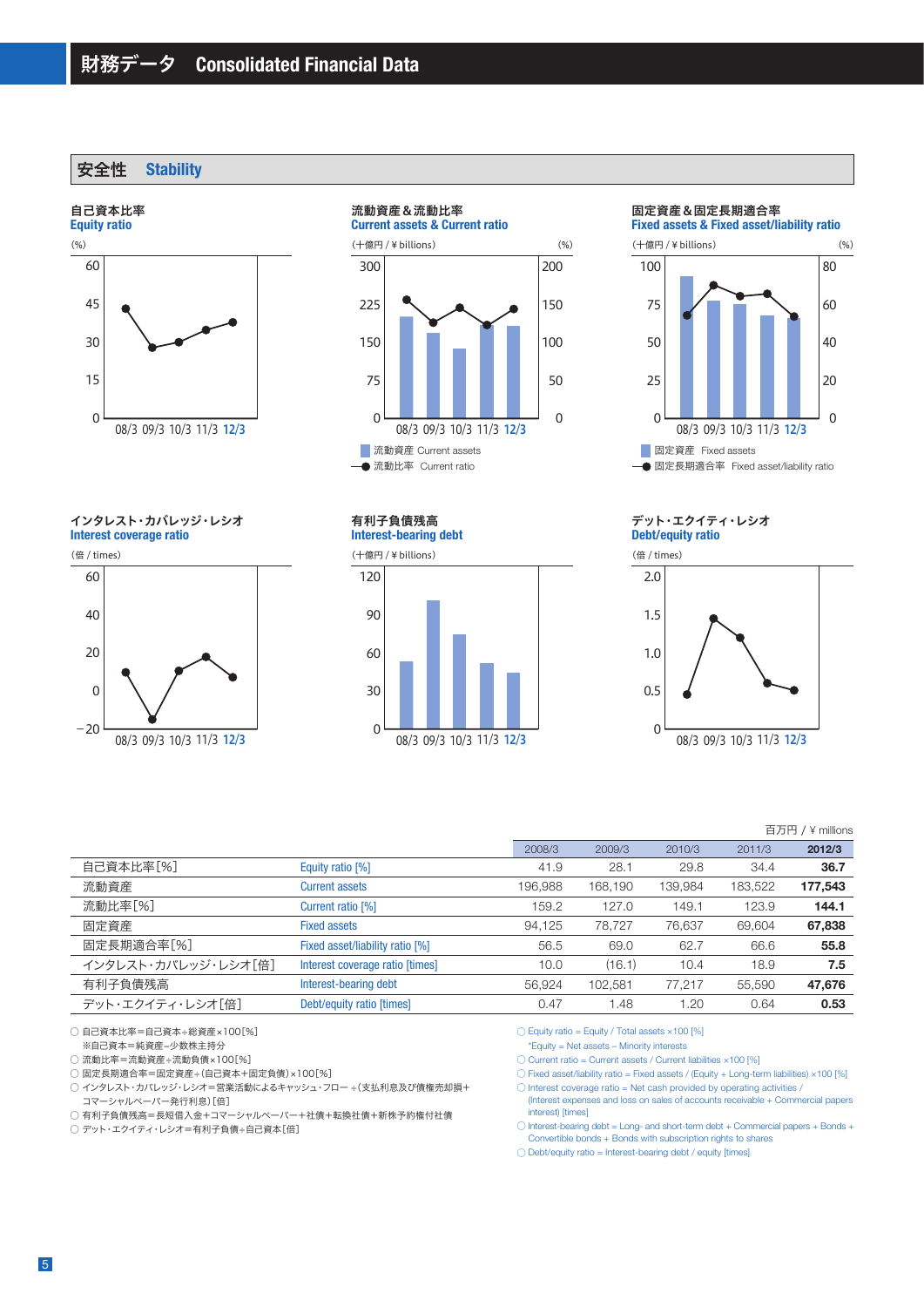# 設備投資額その他 **Capital Expenditures and Other**

#### 設備投資額

**Number of employees**

(千人 / thousands of persons)

従業員数

6.0

1.5

 $\overline{0}$ 

3.0

4.5





#### 研究開発費&研究開発費比率

**R&D expenses & R&D/net sales ratio**



**一●研究開発費比率 R&D expenses/net sales ratio** 

**Net sales per employee** 従業員1人当たり売上高

(百万円 / ¥ millions)



#### **Ordinary income per employee** 従業員1人当たり経常利益

(百万円 / ¥ millions)



## 百万円 / ¥ millions

|              |                                  | 2008/3 | 2009/3 | 2010/3 | 2011/3 | 2012/3 |
|--------------|----------------------------------|--------|--------|--------|--------|--------|
| 設備投資額        | Capital expenditures             | 12,866 | 4,007  | 1,910  | 3,612  | 7,346  |
| 減価償却費        | Depreciation and amortization    | 5.563  | 8.413  | 7,011  | 5,805  | 4,985  |
| 研究開発費        | R&D expenses                     | 16.247 | 16.072 | 11.615 | 12.129 | 13,888 |
| 研究開発費比率[%]   | R&D expenses/net sales ratio [%] | 5.8    | 7.3    | 7.1    | 4.8    | 5.6    |
| 従業員数[人]      | Number of employees [persons]    | 5.041  | 4.992  | 4.679  | 4.732  | 4.890  |
| 従業員1人当たり売上高  | Net sales per employee           | 56.88  | 43.67  | 33.94  | 54.18  | 51.98  |
| 従業員1人当たり経常利益 | Ordinary income per employee     | 1.53   | (2.34) | (3.57) | 5.64   | 2.55   |

○ 研究開発費比率=研究開発費÷売上高×100[%]

08/3 09/3 10/3 11/3 12/3

○ 従業員1人当たり売上高=売上高÷期首・期末平均従業員数

○ 従業員1人当たり経常利益=経常利益÷期首・期末平均従業員数

 $\bigcirc$  R&D expenses ratio = R&D expenses / Net sales  $\times$ 100 [%]

 $\bigcirc$  Net sales per employee = Net sales / Average number of employees

 $\bigcirc$  Ordinary income per employee = Ordinary income / Average number of employees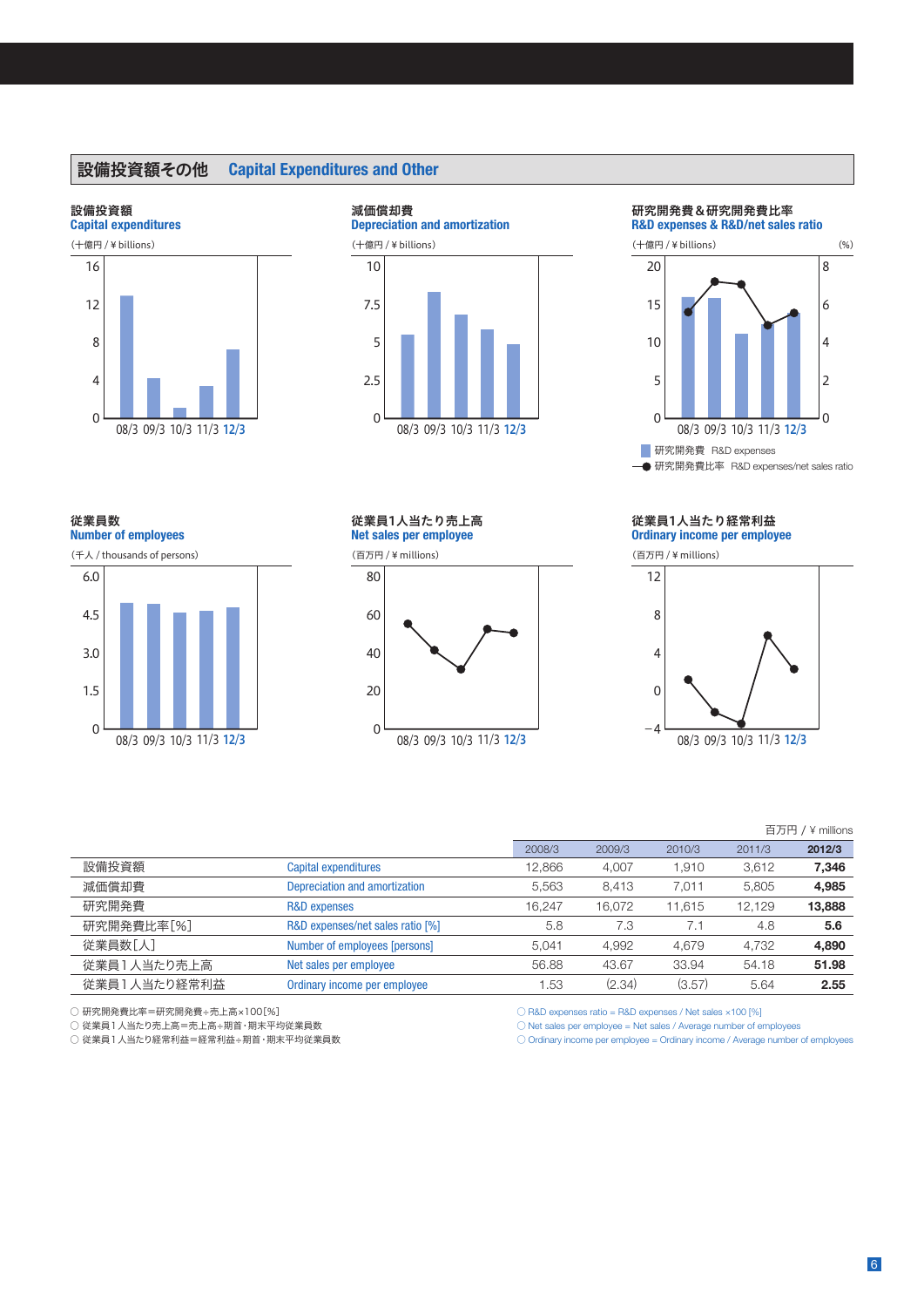|             |                                     |          |                          |                   |           |          | 百万円 / ¥ millions |
|-------------|-------------------------------------|----------|--------------------------|-------------------|-----------|----------|------------------|
|             |                                     | 2007/3   | 2008/3                   | 2009/3            | 2010/3    | 2011/3   | 2012/3           |
| (資産の部)      | <b>ASSETS</b>                       |          |                          |                   |           |          |                  |
| 流動資産        | <b>Current assets</b>               | 223,462  | 196,988                  | 168,190           | 139,984   | 183,522  | 177,543          |
| 現金及び預金      | <b>Cash and deposits</b>            | 34,480   | 26,247                   | 25,899            | 31,253    | 39,985   | 37,662           |
| 受取手形及び売掛金   | Notes and accounts receivable-trade | 97,753   | 85,793                   | 65,999            | 52,029    | 70,979   | 72,949           |
| たな卸資産       | <b>Inventories</b>                  | 77,413   | 73,929                   | $\qquad \qquad -$ |           |          |                  |
| 商品及び製品      | Merchandise and finished goods      |          | $\overline{\phantom{m}}$ | 36,204            | 22,484    | 25,307   | 28,175           |
| 仕掛品         | Work in process                     |          | $\qquad \qquad -$        | 28,006            | 21,413    | 31,301   | 23,381           |
| 原材料及び貯蔵品    | Raw materials and supplies          |          | $\overline{\phantom{0}}$ | 8,019             | 5,566     | 4,604    | 5,561            |
| 繰延税金資産      | Deferred tax assets                 | 7,784    | 6,771                    | 1,191             | 4,026     | 7,612    | 7,213            |
| その他         | <b>Other</b>                        | 6,972    | 5,011                    | 4,229             | 4,637     | 4,739    | 3,724            |
| 貸倒引当金       | Allowance for doubtful accounts     | (942)    | (765)                    | (1,359)           | (1,428)   | (1,007)  | (1, 125)         |
| 固定資産        | <b>Noncurrent assets</b>            | 96,056   | 94,125                   | 78,727            | 76,637    | 69,604   | 67,838           |
| (1)有形固定資産   | Property, plant and equipment       | 42,346   | 49,069                   | 50,954            | 45,413    | 40,699   | 38,669           |
| 建物及び構築物     | <b>Buildings and structures</b>     | 50,730   | 55,120                   | 55,096            | 54,634    | 53,265   | 50,928           |
| 機械装置及び運搬具   | Machinery, equipment and vehicles   | 25,844   | 31,030                   | 33,702            | 31,583    | 29,019   | 29,282           |
| 土地          | Land                                | 10,095   | 10,054                   | 9,694             | 9,419     | 9,253    | 9,741            |
| リース資産       | Lease assets                        |          | $\overline{\phantom{m}}$ | 7,072             | 9,416     | 8,541    | 7,389            |
| 建設仮勘定       | <b>Construction in progress</b>     | 2,043    | 1,602                    | 287               | 196       | 1,110    | 1,558            |
| その他         | <b>Other</b>                        | 9,703    | 10,452                   | 9,671             | 9,561     | 9,411    | 9,959            |
| 減価償却累計額     | <b>Accumulated depreciation</b>     | (56,070) | (59, 191)                | (64, 570)         | (69, 398) | (69,901) | (70, 190)        |
| (2) 無形固定資産  | Intangible assets                   | 3,888    | 2,988                    | 1,750             | 1,356     | 1,189    | 2,145            |
| リース資産       | Lease assets                        |          |                          | 1,248             | 829       | 781      | 479              |
| その他         | <b>Other</b>                        | 3,888    | 2,988                    | 502               | 526       | 408      | 1,665            |
| (3)投資その他の資産 | <b>Investments and other assets</b> | 49,820   | 42,067                   | 26,021            | 29,868    | 27,715   | 27,024           |
| 投資有価証券      | <b>Investment securities</b>        | 45,720   | 35,714                   | 20,205            | 23,747    | 22,184   | 21,147           |
| 長期貸付金       | Long-term loans receivable          | 158      | 133                      | 99                | 72        | 59       | 58               |
| 繰延税金資産      | Deferred tax assets                 | 521      | 2,516                    | 954               | 569       | 621      | 587              |
| その他         | <b>Other</b>                        | 3,706    | 3,846                    | 5,485             | 5,612     | 4,921    | 6,700            |
| 貸倒引当金       | Allowance for doubtful accounts     | (286)    | (143)                    | (723)             | (133)     | (71)     | (1,469)          |
| 資産合計        | <b>Total assets</b>                 | 319,518  | 291,114                  | 246,917           | 216,622   | 253,126  | 245,381          |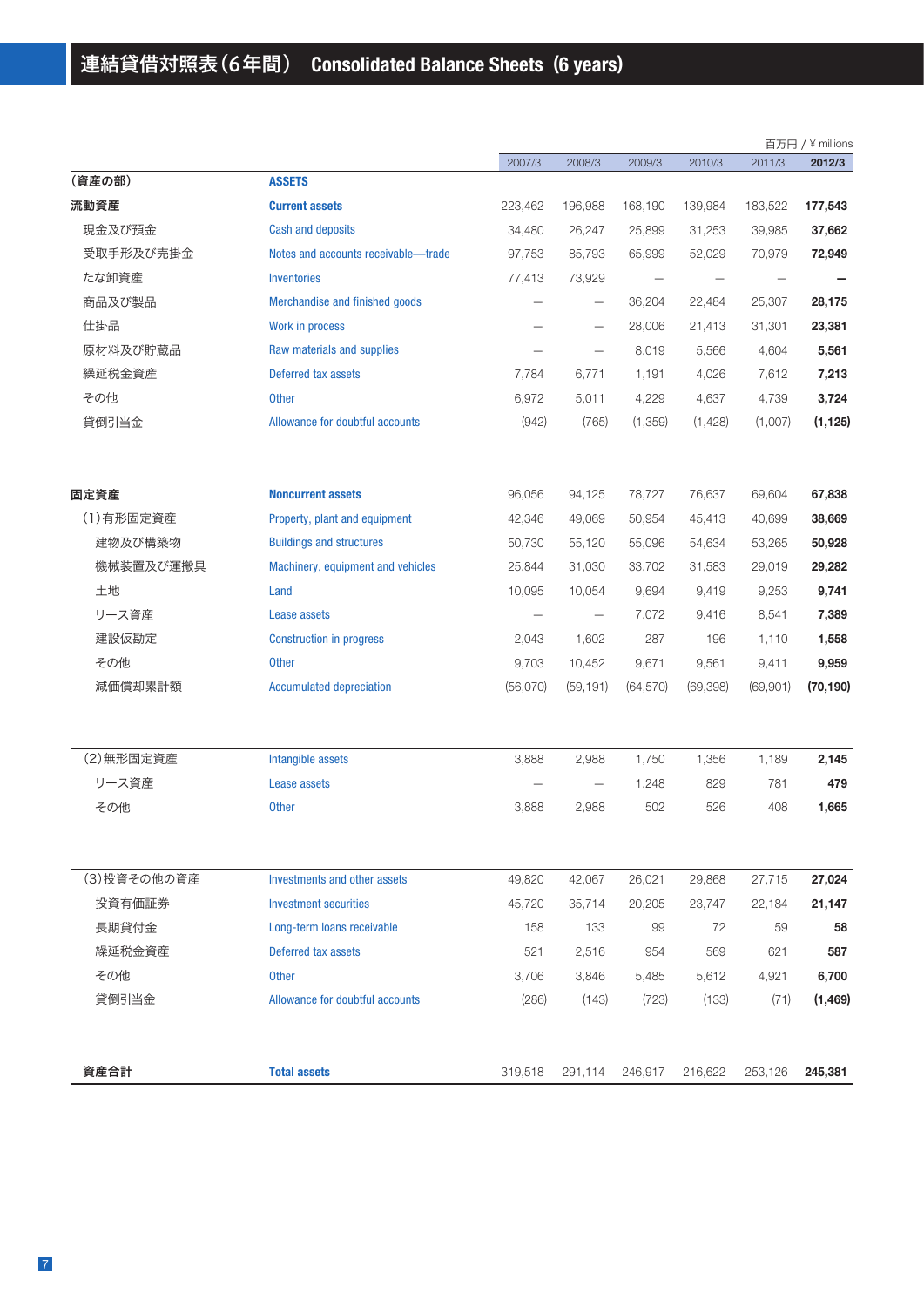|                  |                                                             |         |                          |           |           |                          | 百万円 / ¥ millions |
|------------------|-------------------------------------------------------------|---------|--------------------------|-----------|-----------|--------------------------|------------------|
|                  |                                                             | 2007/3  | 2008/3                   | 2009/3    | 2010/3    | 2011/3                   | 2012/3           |
| (負債の部)           | <b>LIABILITIES</b>                                          |         |                          |           |           |                          |                  |
| 流動負債             | <b>Current liabilities</b>                                  | 133,783 | 123,702                  | 132,430   | 93,874    | 148,131                  | 123,223          |
| 支払手形及び買掛金        | Notes and accounts payable—trade                            | 83,396  | 74,546                   | 42,785    | 52,389    | 81,942                   | 81,458           |
| 短期借入金            | Short-term loans payable                                    | 84      | 12,252                   | 39,095    |           | 500                      | 8,049            |
| 一年内償還予定の社債       | <b>Current portion of bonds</b>                             |         |                          |           | 10,000    | 2,500                    | 7,000            |
| 一年内償還予定の新株予約権付社債 | Current portion of bonds with subscription rights to shares |         | $\qquad \qquad -$        | 14,999    |           |                          |                  |
| 一年内返済予定の長期借入金    | Current portion of long-term loans payable                  | 4,283   | 4,028                    | 7,822     | 9,772     | 35,060                   | 1,649            |
| リース債務            | <b>Lease obligations</b>                                    |         | $\overline{\phantom{0}}$ | 1,670     | 2,861     | 2,026                    | 1,347            |
| 未払法人税等           | Income taxes payable                                        | 12,532  | 2,174                    | 910       | 1,036     | 2,242                    | 1,586            |
| 設備関係支払手形         | Notes payable-facilities                                    | 5,604   | 2,611                    | 290       | 32        | 49                       | 606              |
| 役員賞与引当金          | Provision for directors' bonuses                            | 86      | 95                       | 37        | 22        | 68                       | 58               |
| 製品保証引当金          | Provision for product warranties                            | 3,712   | 4,101                    | 3,963     | 3,816     | 6,059                    | 5,522            |
| 事業構造改善引当金        | Provision for business structure improvement                |         | $\overline{\phantom{0}}$ | 6,079     |           |                          |                  |
| 受注損失引当金          | Provision for loss on order received                        |         |                          | 324       | 516       | 336                      | 246              |
| その他              | <b>Other</b>                                                | 24,083  | 23,891                   | 14,451    | 13,426    | 17,345                   | 15,698           |
| 固定負債             | <b>Noncurrent liabilities</b>                               | 51,957  | 44,537                   | 44,772    | 57,707    | 17,394                   | 31,562           |
| 社債               | <b>Bonds payable</b>                                        | 17,000  | 17,000                   | 19,500    | 9,500     | 7,000                    | 19,000           |
| 新株予約権付社債         | Bonds with subscription rights to shares                    | 14,999  | 14,999                   |           |           |                          |                  |
| 長期借入金            | Long-term loans payable                                     | 11,901  | 8,645                    | 13,467    | 38,694    | 3,633                    | 6,988            |
| リース債務            | <b>Lease obligations</b>                                    |         | $\qquad \qquad -$        | 6,026     | 6,388     | 4,869                    | 3,641            |
| 退職給付引当金          | Provision for retirement benefits                           | 7,352   | 1,497                    | 665       | 487       | 279                      | 315              |
| 役員退職慰労引当金        | Provision for directors' retirement benefits                | 131     | 152                      | 124       | 117       | 110                      | 109              |
| 債務保証損失引当金        | Provision for loss on guarantees                            | 112     | 84                       | 45        | 37        | $\overline{\phantom{0}}$ |                  |
| 繰延税金負債           | Deferred tax liabilities                                    |         | $\overline{\phantom{0}}$ | 1,343     | 1,753     | 839                      | 834              |
| その他              | <b>Other</b>                                                | 460     | 2,158                    | 3,600     | 729       | 662                      | 673              |
| 負債の部合計           | <b>Total liabilities</b>                                    | 185,740 | 168,239                  | 177,203   | 151,581   | 165,526                  | 154,786          |
| (純資産の部)          | <b>NET ASSETS</b>                                           |         |                          |           |           |                          |                  |
| 資本金              | <b>Capital stock</b>                                        | 54,044  | 54,044                   | 54,044    | 54,044    | 54,044                   | 54,044           |
| 資本剰余金            | <b>Capital surplus</b>                                      | 30,177  | 30,176                   | 30,155    | 30,154    | 30,154                   | 4,583            |
| 利益剰余金            | <b>Retained earnings</b>                                    | 48,497  | 49,389                   | 8,733     | 731       | 26,418                   | 55,439           |
| 自己株式             | <b>Treasury stock</b>                                       | (7,918) | (12, 238)                | (12, 219) | (12, 224) | (12, 236)                | (12, 240)        |
| その他有価証券評価差額金     | Valuation difference on available-for-sale securities       | 11,193  | 6,347                    | 176       | 3,399     | 1,344                    | 1,385            |
| 繰延ヘッジ損益          | Deferred gains or losses on hedges                          | (12)    | (6)                      | (4)       | (67)      | (41)                     |                  |
| 為替換算調整勘定         | Foreign currency translation adjustment                     | (2,921) | (5,619)                  | (11, 534) | (11, 431) | (12,566)                 | (13, 144)        |
| 少数株主持分           | <b>Minority interests</b>                                   | 716     | 781                      | 361       | 434       | 482                      | 527              |
| 純資産合計            | <b>Total net assets</b>                                     | 133,778 | 122,874                  | 69,714    | 65,040    | 87,600                   | 90,595           |
| 負債、純資産合計         | <b>Total liabilities and net assets</b>                     | 319,518 | 291,114                  | 246,917   | 216,622   | 253,126                  | 245,381          |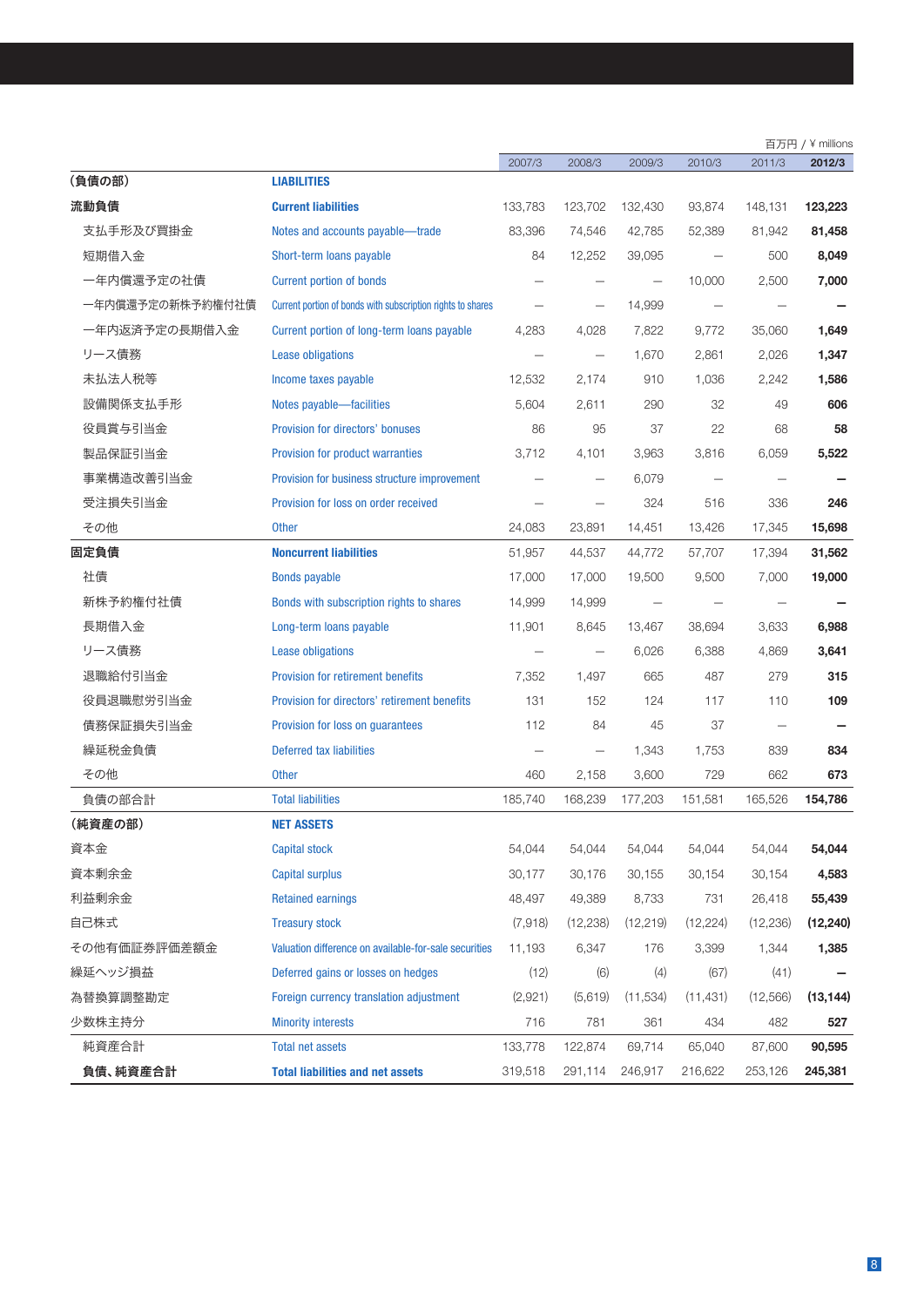|                     |                                                            |         |         |           |           |         | 百万円 / ¥ millions |
|---------------------|------------------------------------------------------------|---------|---------|-----------|-----------|---------|------------------|
|                     |                                                            | 2007/3  | 2008/3  | 2009/3    | 2010/3    | 2011/3  | 2012/3           |
| 売上高                 | <b>Net sales</b>                                           | 301,311 | 279,816 | 219,049   | 164,128   | 254,952 | 250,089          |
| 半導体機器               | <b>Semiconductor Equipment</b>                             |         |         |           |           | 174,278 | 167,593          |
| FPD機器               | <b>FPD Equipment</b>                                       |         |         |           |           | 32,711  | 32,611           |
| メディアアンドプレシジョンテクノロジー | <b>Media And Precision Technology</b>                      |         |         |           |           | 47,306  | 49,163           |
| 電子工業用機器             | <b>Electronic Equipment and Components</b>                 | 236,521 | 214,349 | 160,156   | 125,085   |         |                  |
| 画像情報処理機器            | <b>Graphic Arts Equipment</b>                              | 62,467  | 62,927  | 57,095    | 38,447    |         |                  |
| その他                 | <b>Other</b>                                               | 2,321   | 2,538   | 1,797     | 595       | 656     | 721              |
| 売上原価                | <b>Cost of sales</b>                                       | 211,164 | 208,268 | 169,391   | 137,826   | 182,990 | 187,324          |
| 割賦販売調整前売上総利益        | Gross profit before adjustment of installment sales        | 90,147  | 71,547  |           |           |         |                  |
| 割賦販売調整高             | Installment sales adjustments                              | 5       | 2       |           |           |         |                  |
| 売上総利益               | <b>Gross profit</b>                                        | 90,152  | 71,550  | 49,657    | 26,302    | 71,962  | 62,765           |
| 販売費及び一般管理費          | Selling, general and administrative expenses               | 59,611  | 56,922  | 54,167    | 40,348    | 45,151  | 49,266           |
| 営業利益(損失)            | <b>Operating income (loss)</b>                             | 30,541  | 14,627  | (4,509)   | (14,046)  | 26,811  | 13,498           |
| 営業外収益               | <b>Non-operating income</b>                                | 2,435   | 2,732   | 3,550     | 1,660     | 2,535   | 1,589            |
| 受取利息及び配当金           | Interest and dividends income                              | 862     | 937     | 724       | 419       | 381     | 507              |
| 持分法による投資利益          | Equity in earnings of affiliates                           |         |         |           |           | 437     | $\mathbf 0$      |
| その他                 | <b>Other</b>                                               | 1,572   | 1,795   | 2,825     | 1,241     | 1,716   | 1,081            |
| 営業外費用               | <b>Non-operating expenses</b>                              | 5,950   | 9,819   | 10,784    | 4,873     | 2,815   | 2,802            |
| 支払利息及び債権売却損         | Interest expenses and loss on sales of accounts receivable | 680     | 1,099   | 1,667     | 2,454     | 1,796   | 1,503            |
| 持分法による投資損失          | Equity in losses of affiliates                             | 1,495   | 3,041   | 5,955     | 437       |         |                  |
| 為替差損                | Foreign exchange losses                                    | 688     | 1,930   | 1,248     | 357       | 161     | 299              |
| その他                 | <b>Other</b>                                               | 3,086   | 3,747   | 1,912     | 1,624     | 858     | 1,000            |
| 経常利益(損失)            | <b>Ordinary income (loss)</b>                              | 27,026  | 7.540   | (11, 743) | (17, 258) | 26,531  | 12,284           |
| 特別利益                | <b>Extraordinary income</b>                                | 3,389   | 1,469   | 17        | 8,276     | 901     | 38               |
| 特別損失                | <b>Extraordinary expenses</b>                              | 267     | 69      | 14,146    | 2,131     | 2,997   | 5,045            |
| 税金等調整前当期純利益(損失)     | Income (loss) before income taxes                          | 30,147  | 8,940   | (25, 873) | (11, 113) | 24,434  | 7,277            |
| 法人税、住民税及び事業税        | Income taxes-current                                       | 12,990  | 2,991   | 1,477     | 966       | 2,342   | 2,041            |
| 法人税等調整額             | Income taxes-deferred                                      | (1,383) | 1,288   | 10,836    | (3,551)   | (3,652) | 541              |
| 少数株主利益(損失)          | Minority interests in income (loss)                        | 89      | 82      | 3         | (526)     | 57      | 57               |
| 当期純利益(損失)           | <b>Net income (loss)</b>                                   | 18.451  | 4.577   | (38, 190) | (8.002)   | 25.686  | 4.637            |

2011年3月期からセグメント区分を変更しています。

Segments changed, effective from the fiscal year ended March 31, 2011.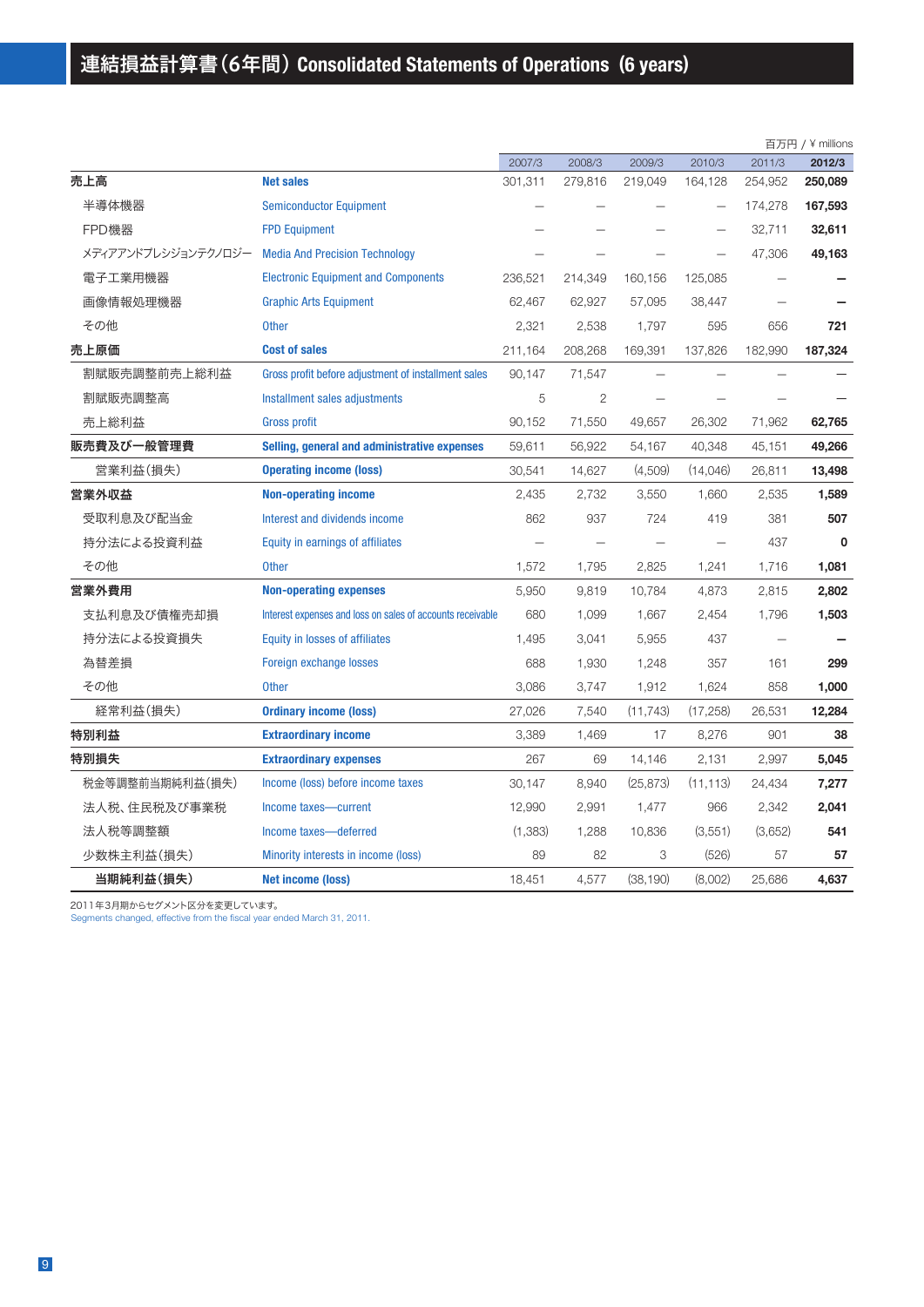|                                 |                                                                                                     |                          |                          |                          | 百万円 / ¥ millions |
|---------------------------------|-----------------------------------------------------------------------------------------------------|--------------------------|--------------------------|--------------------------|------------------|
|                                 |                                                                                                     | 2009/3                   | 2010/3                   | 2011/3                   | 2012/3           |
| 営業活動によるキャッシュ・フロー                | <b>Cash flows from operating activities</b>                                                         |                          |                          |                          |                  |
| 税金等調整前当期純利益(損失)                 | Income (loss) before income taxes                                                                   | (25, 873)                | (11, 113)                | 24,434                   | 7,277            |
| 減価償却費                           | Depreciation and amortization                                                                       | 8,413                    | 7,011                    | 5,805                    | 4,985            |
| 減損損失                            | <b>Impairment loss</b>                                                                              | 1,441                    | 779                      | 1,656                    | 2,866            |
| のれん一時償却額                        | One-time amortization of goodwill                                                                   | 1,311                    | $\overline{\phantom{0}}$ |                          |                  |
| 持分法による投資損益(益)                   | Equity in (earnings) losses of affiliates                                                           | 5,955                    | 437                      | (437)                    | (0)              |
| 負ののれん発生益                        | Gain on negative goodwill                                                                           | $\overline{\phantom{0}}$ | (2, 471)                 | $\overline{\phantom{0}}$ |                  |
| 段階取得に係る差損益(益)                   | Loss (gain) on step acquisitions                                                                    | $\overline{\phantom{m}}$ | (2,612)                  | $\overline{\phantom{0}}$ |                  |
| 投資有価証券評価損益(益)                   | Loss (gain) on valuation of investment securities                                                   | 1,688                    | 46                       | 346                      | 830              |
| 固定資産除却損                         | Loss on retirement of noncurrent assets                                                             | 83                       | 35                       | 126                      | 143              |
| 投資有価証券売却益                       | Gain on sales of investment securities                                                              | $\qquad \qquad -$        | (2,761)                  | (162)                    | (36)             |
| 退職給付引当金の増減額(減少)                 | Increase (decrease) in provision for retirement benefits                                            | (629)                    | (179)                    | (207)                    | 35               |
| 役員賞与引当金の増減額(減少)                 | Increase (decrease) in provision for directors' bonuses                                             | (58)                     | (15)                     | 45                       | (9)              |
| 製品保証引当金の増減額(減少)                 | Increase (decrease) in provision for product warranties                                             | (63)                     | (280)                    | 2,273                    | (534)            |
| 受注損失引当金の増減額(減少)                 | Increase (decrease) in provision for loss on order received                                         | 324                      | 191                      | (179)                    | (89)             |
|                                 |                                                                                                     | 7,277                    | 1,305                    | 648                      |                  |
| 事業構造改善費用                        | <b>Business structure improvement expenses</b>                                                      |                          |                          | (381)                    | (507)            |
| 受取利息及び受取配当金                     | Interest and dividends income                                                                       | (724)                    | (419)                    |                          |                  |
| 支払利息                            | Interest expense                                                                                    | 1,490                    | 2,396                    | 1,789                    | 1,496            |
| 売上債権の増減額(増加)                    | (Increase) decrease in notes and accounts receivable-trade                                          | 18,375                   | 14,067                   | (18, 484)                | (1,834)          |
| たな卸資産の増減額(増加)                   | (Increase) decrease in inventories                                                                  | (1,843)                  | 22,953                   | (12, 490)                | 3,033            |
| その他の流動資産の増減額(増加)                | (Increase) decrease in other current assets                                                         | 635                      | (83)                     | (229)                    | 611              |
| 仕入債務の増減額(減少)                    | Increase (decrease) in notes and accounts payable-trade                                             | (30, 417)                | 9,695                    | 28,796                   | (604)            |
| 未払費用の増減額(減少)                    | Increase (decrease) in accrued expenses                                                             | (1,829)                  | (95)                     | 707                      | (634)            |
| その他の流動負債の増減額(減少)                | Increase (decrease) in other current liabilities                                                    | (6, 717)                 | (1,693)                  | 4,551                    | (2, 102)         |
| その他                             | <b>Other</b>                                                                                        | 734                      | (873)                    | (917)                    | (606)            |
| 小計                              | <b>Subtotal</b>                                                                                     | (20, 426)                | 36,320                   | 37,694                   | 14,319           |
| 利息及び配当金の受取額                     | Interest and dividends income received                                                              | 739                      | 424                      | 369                      | 498              |
| 利息の支払額                          | Interest expenses paid                                                                              | (1,526)                  | (2, 415)                 | (1, 817)                 | (1, 495)         |
| 確定拠出年金制度への移行に伴う拠出額              | Contribution in connection with the shift to a defined contribution pension plan                    | (943)                    | (1,010)                  | (875)                    | (55)             |
| 事業構造改善費用の支払額                    | Payment for the business structure improvement expenses                                             | (259)                    | (6,736)                  | (164)                    |                  |
| 法人税等の支払額                        | Income taxes paid                                                                                   | (2, 177)                 | (1,469)                  | (906)                    | (1,988)          |
| 営業活動によるキャッシュ・フロー                | Net cash provided by (used in) operating activities                                                 | (24, 593)                | 25,113                   | 34,299                   | 11,278           |
| 投資活動によるキャッシュ・フロー                | <b>Cash flows from investing activities</b>                                                         |                          |                          |                          |                  |
| 定期預金の増減額(増加)                    | (Increase) decrease in time deposits                                                                | 179                      | (513)                    | (349)                    | (489)            |
| 有形固定資産の取得による支出                  | Purchase of property, plant and equipment                                                           | (4,934)                  | (1,002)                  | (2, 449)                 | (4, 491)         |
| 有形固定資産の売却による収入                  | Proceeds from sales of property, plant and equipment                                                | 75                       | 1,983                    | 712                      | 1,855            |
| 投資有価証券の取得による支出                  | <b>Purchase of investment securities</b>                                                            | (213)                    | (13)                     | (4,018)                  | (13)             |
| 投資有価証券の売却による収入                  | Proceeds from sales of investment securities                                                        | $\overline{\phantom{0}}$ | 4,213                    | 519                      | 125              |
| 子会社株式の取得による支出                   | Purchase of investments in subsidiaries                                                             | (300)                    | $\overline{\phantom{0}}$ |                          |                  |
| 連結の範囲の変更を伴う子会社株式の取得による支出        | Purchase of investments in subsidiaries resulting in changes in scope of consolidation              | (1,276)                  |                          |                          | (313)            |
| 連結の範囲の変更を伴う子会社株式の取得による収入        | Proceeds from purchase of investments in subsidiaries resulting in change in scope of consolidation | $\overline{\phantom{m}}$ | 2,615                    |                          |                  |
| 連結の範囲の変更を伴う子会社株式の売却による支出        | Payments for sales of investments in subsidiaries resulting in change in scope of consolidation     | $\overline{\phantom{0}}$ | (5)                      |                          |                  |
| その他                             | <b>Other</b>                                                                                        | (451)                    | (392)                    | 3,392                    | (835)            |
| 投資活動によるキャッシュ・フロー                | Net cash used in investing activities                                                               | (6,920)                  | 6,885                    | (2, 191)                 | (4, 162)         |
| 財務活動によるキャッシュ・フロー                | <b>Cash flows from financing activities</b>                                                         |                          |                          |                          |                  |
| 短期借入金の純増減額(減少)                  | Net increase (decrease) in short-term loans payable                                                 | 27,294                   | (38, 587)                | 500                      | 7,546            |
| 長期借入れによる収入                      | Proceeds from long-term loans payable                                                               | 15,000                   | 55,000                   | $\overline{\phantom{0}}$ | 5,000            |
| 長期借入金の返済による支出                   | Repayment of long-term loans payable                                                                | (6, 374)                 | (27, 822)                | (9,772)                  | (35, 227)        |
| セール・アンド・リースバック(ファイナンス・リース)による収入 | Proceeds from sale and lease-back transaction (finance lease)                                       | —                        | 1,626                    | $\overline{\phantom{m}}$ |                  |
| ファイナンス・リース債務の返済による支出            | Repayments of finance lease obligations                                                             | (1,916)                  | (2, 331)                 | (2,960)                  | (1,985)          |
| 自己株式の増減額(増加)                    | (Increase) decrease in treasury stock                                                               | (1)                      | (5)                      | (11)                     | (4)              |
| 社債の発行による収入                      | Proceeds from issuance of bonds                                                                     | 2,451                    | $\overline{\phantom{0}}$ |                          | 18,895           |
| 配当金の支払額                         | Cash dividends paid                                                                                 | (2, 374)                 | $\overline{\phantom{0}}$ | $\overline{\phantom{m}}$ | (1, 186)         |
| 社債の償還による支出                      | <b>Redemption of bonds</b>                                                                          |                          | -                        | (10,000)                 | (2,500)          |
| 新株予約権付社債の償還による支出                | Redemption of bonds with subscription rights to shares                                              | $\overline{\phantom{0}}$ | (14,999)                 |                          |                  |
| 少数株主への配当金の支払額                   | Cash dividends paid to minority shareholders                                                        | (7)                      | (3)                      | (4)                      | (4)              |
| 財務活動によるキャッシュ・フロー                | Net cash provided by (used in) financing activities                                                 | 34,071                   | (27, 123)                | (22, 249)                | (9, 467)         |
| 現金及び現金同等物に係る換算差額                | Effect of exchange rate change on cash and cash equivalents                                         | (2,335)                  | (80)                     | (1, 379)                 | (400)            |
| 現金及び現金同等物の増減額(減少)               | Net increase (decrease) in cash and cash equivalents                                                | 222                      | 4,793                    | 8,478                    | (2,751)          |
| 現金及び現金同等物の期首残高                  | Cash and cash equivalents at beginning of year                                                      | 24,980                   | 25,111                   | 29,904                   | 38,383           |
| 連結の範囲の変更に伴う現金及び現金同等物の増減額(減少)    | Increase (decrease) in cash and cash equivalents resulting from change of scope of consolidation    | (91)                     | $\overline{\phantom{0}}$ | $\overline{\phantom{0}}$ |                  |
| 現金及び現金同等物の期末残高                  | Cash and cash equivalents at end of year                                                            | 25,111                   | 29,904                   | 38,383                   | 35,631           |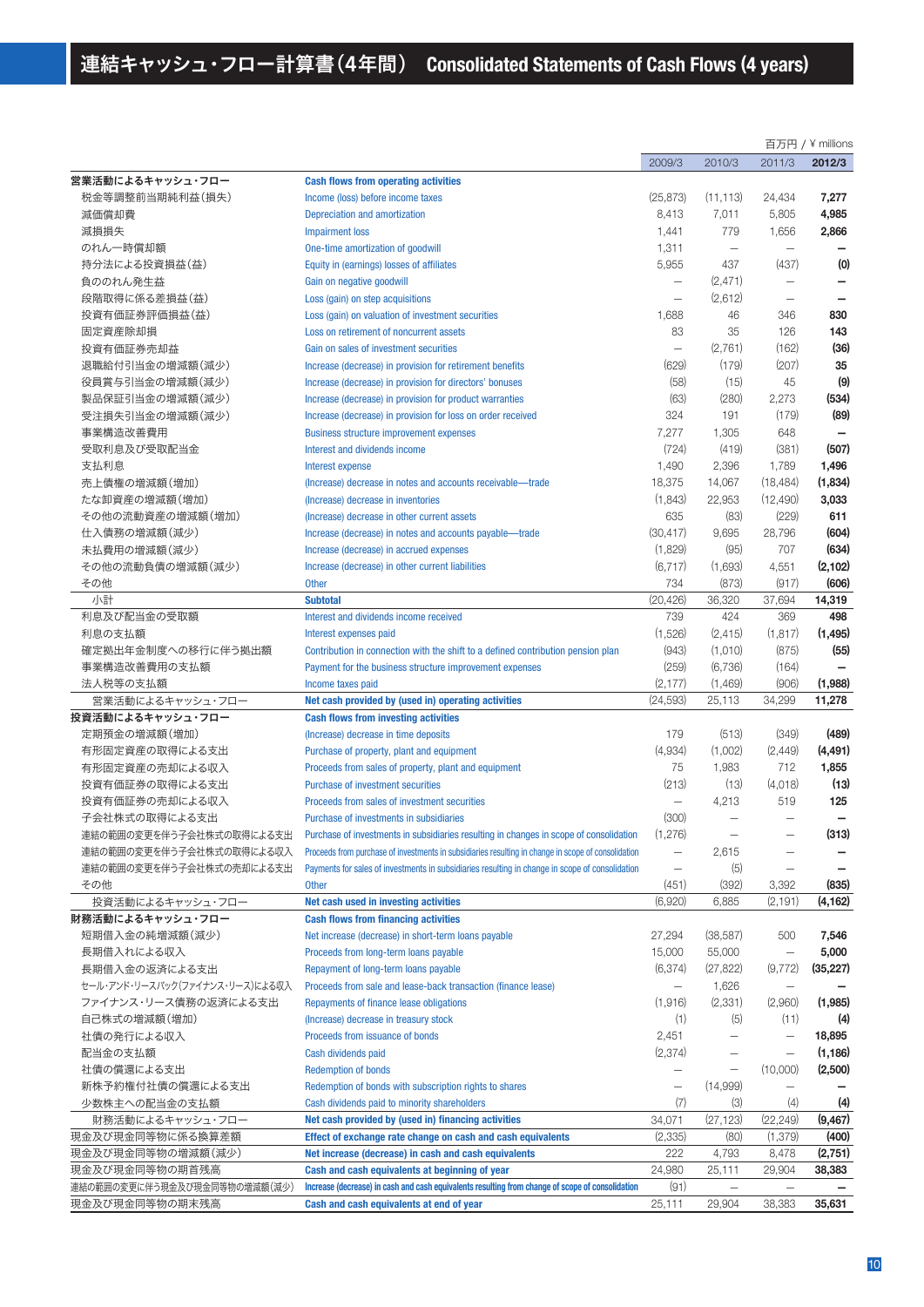#### 1株当たり当期純利益&PER

**Net income per share & Price to earnings ratio**



#### **Cash flow per share & Price to cash flow ratio** 1株当たりキャッシュ・フロー&PCFR



#### 1株当たり純資産額&PBR

**Net assets per share & Price to book value ratio**



#### **EBITDA & EV/EBITDA** 償却前営業利益&EBITDA倍率



#### 円、償却前営業利益を除く / ¥ except for EBITDA

|                    |                                          | 2008/3 | 2009/3   | 2010/3   | 2011/3 | 2012/3 |
|--------------------|------------------------------------------|--------|----------|----------|--------|--------|
| 1 株当たり当期純利益        | Net income per share                     | 18.81  | (160.86) | (33.71)  | 108.21 | 19.54  |
| PER <sup>[倍]</sup> | Price to earnings ratio [times]          | 22.27  | (1.03)   | (12.96)  | 8.06   | 38.14  |
| 株当たり純資産額           | Net assets per share                     | 514.26 | 292.12   | 272.15   | 367.00 | 379.44 |
| PBR[倍]             | Price to book value ratio [times]        | 0.81   | 0.57     | 1.61     | 2.38   | 1.96   |
| 1株当たりキャッシュ・フロー     | Cash flow per share                      | 41.67  | (125.42) | (4.17)   | 132.66 | 40.54  |
| PCFR[倍]            | Price to cash flow ratio [times]         | 10.05  | (1.32)   | (104.70) | 6.57   | 18.38  |
| 償却前営業利益[百万円]       | <b>EBITDA [¥ millions]</b>               | 20.191 | 3,903    | (7.034)  | 32.616 | 18,484 |
| EBITDA 倍率[倍]       | <b>EV/EBITDA</b> [times]                 | 6.50   | 30.00    | (21.54)  | 6.89   | 10.25  |
| 1 株当たり配当金          | Cash dividends per share (consolidated)  | 10.00  |          |          | 5.00   | 5.00   |
| 配当性向[%]            | Dividend payout ratio [%] (consolidated) | 53.16  |          |          | 4.60   | 25.60  |
| 純資産配当率[%]          | Dividends on equity [%] (consolidated)   | 1.91   |          |          | 1.60   | 1.30   |

○1株当たり当期純利益=当期純利益÷期中平均発行済株式総数

○ PER=期末株価÷1株当たり当期純利益[倍]

○ 1株当たり純資産額=期末自己資本÷期末発行済株式総数

○ PBR=期末株価÷1株当たり純資産額[倍]

○ 1株当たりキャッシュ・フロー=(当期純利益+減価償却費)÷期中平均発行済株式総数

○ PCFR=期末株価÷1株当たりキャッシュ・フロー[倍]

○ 償却前営業利益=営業利益+減価償却費

○ EBITDA倍率=EV÷償却前営業利益

 ※EV(企業価値)=株式時価総額+有利子負債残高+少数株主持分-現金預金-有価証券 ○ 配当性向(連結)=1株当たり配当金÷1株当たり当期純利益×100[%]

○ 純資産配当率(連結)=1株当たり配当金÷期中平均1株当たり連結純資産×100[%]

○ Net income per share = Net income / Average number of shares outstanding in each fiscal period ○ PER = Stock price at fiscal year-end / Net income per share [times]

○ Book value per share = Equity / Number of shares outstanding at fiscal year-end

○ PBR = Stock price at fiscal year-end / Book value per share [times]

 $\bigcirc$  Cash flow per share = (Net income + Depreciation and amortization) / Average number of shares outstanding in each fiscal period

 $\bigcirc$  PCFR = Stock price at fiscal year-end / Cash flow per share [times]

 $\bigcirc$  EBITDA = EV / (Operating income + Depreciation and amortization)

\* Enterprise value (EV) = (Market value + Interest-bearing debt + Minority shareholders' equity – cash and deposits – Marketable securities)

 $\circlearrowright$  Dividend payout ratio (Consolidated) = Cash dividends per share / Net income per share  $\times$  100 [%]

○ Dividend on net assets (Consolidated) = Cash dividends per share / Period average consolidated net assets per share × 100 [%]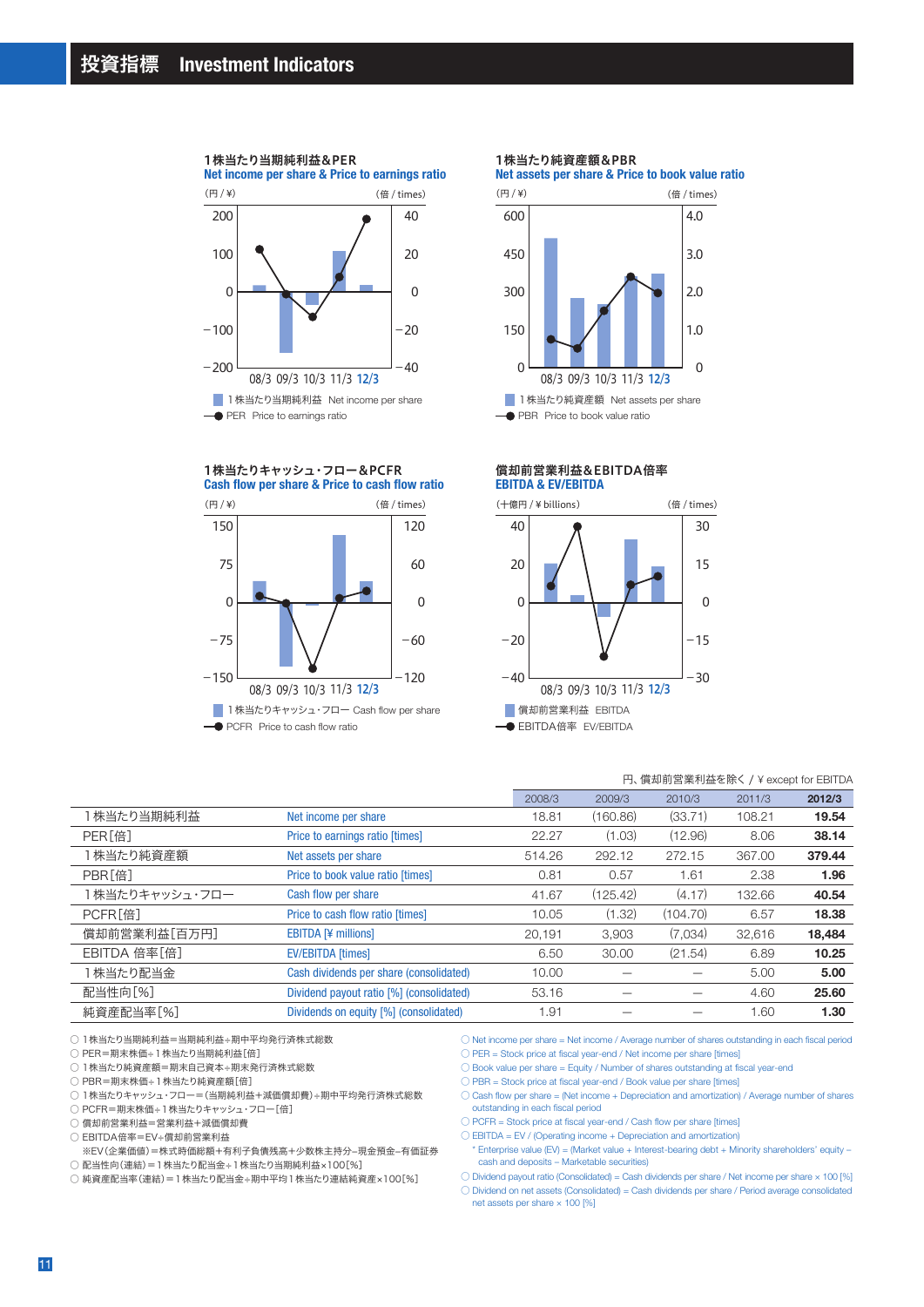

| 大株主 | <b>Major Shareholders</b> |
|-----|---------------------------|
|-----|---------------------------|

| 株主名                       | Name                                                                       | 所有株式数(千株)<br>Number of shares<br>(thousands) | 発行済株式総数に対する<br>所有株式数の割合(%)<br>Percentage of<br>total shares (%) |
|---------------------------|----------------------------------------------------------------------------|----------------------------------------------|-----------------------------------------------------------------|
| 日本マスタートラスト信託銀行株式会社(信託口)   | The Master Trust Bank of Japan, Ltd. (Accounting in trust)                 | 25.360                                       | 9.98                                                            |
| 日本トラスティ・サービス信託銀行株式会社(信託口) | Japan Trustee Services Bank, Ltd. (Accounting in trust)                    | 18,570                                       | 7.31                                                            |
| 日本生命保険相互会社                | Nippon Life Insurance Company                                              | 10.170                                       | 4.00                                                            |
| 株式会社京都銀行                  | The Bank of Kyoto, Ltd.                                                    | 6.730                                        | 2.65                                                            |
| 株式会社りそな銀行                 | Resona Bank, Limited                                                       | 4,562                                        | 1.79                                                            |
| 大日本スクリーン取引先持株会シンクロナイズ     | Dainippon Screen's Business Partners Shareholders' Association Synchronize | 4.341                                        | 1.70                                                            |
| 株式会社滋賀銀行                  | The Shiga Bank, Ltd.                                                       | 4.241                                        | 1.67                                                            |
| 株式会社三菱東京UFJ銀行             | The Bank of Tokyo-Mitsubishi UFJ, Ltd.                                     | 3.923                                        | 1.54                                                            |
| 大日本スクリーン製造従業員持株会          | Dainippon Screen's Employees Shareholders' Association                     | 3.888                                        | 1.53                                                            |
| 資産管理サービス信託銀行株式会社(証券投資信託口) | Trust & Custody Services Bank, Ltd. (Investment trust account)             | 3,536                                        | 1.39                                                            |

※当社は自己株式16,605,094(6.53%)を保有していますが、上記大株主からは除いています。

\*While Dainippon Screen Mfg. Co., Ltd. holds 16,605,094 (6.53%) shares in treasury stock, this is not included in the above list of major shareholders.

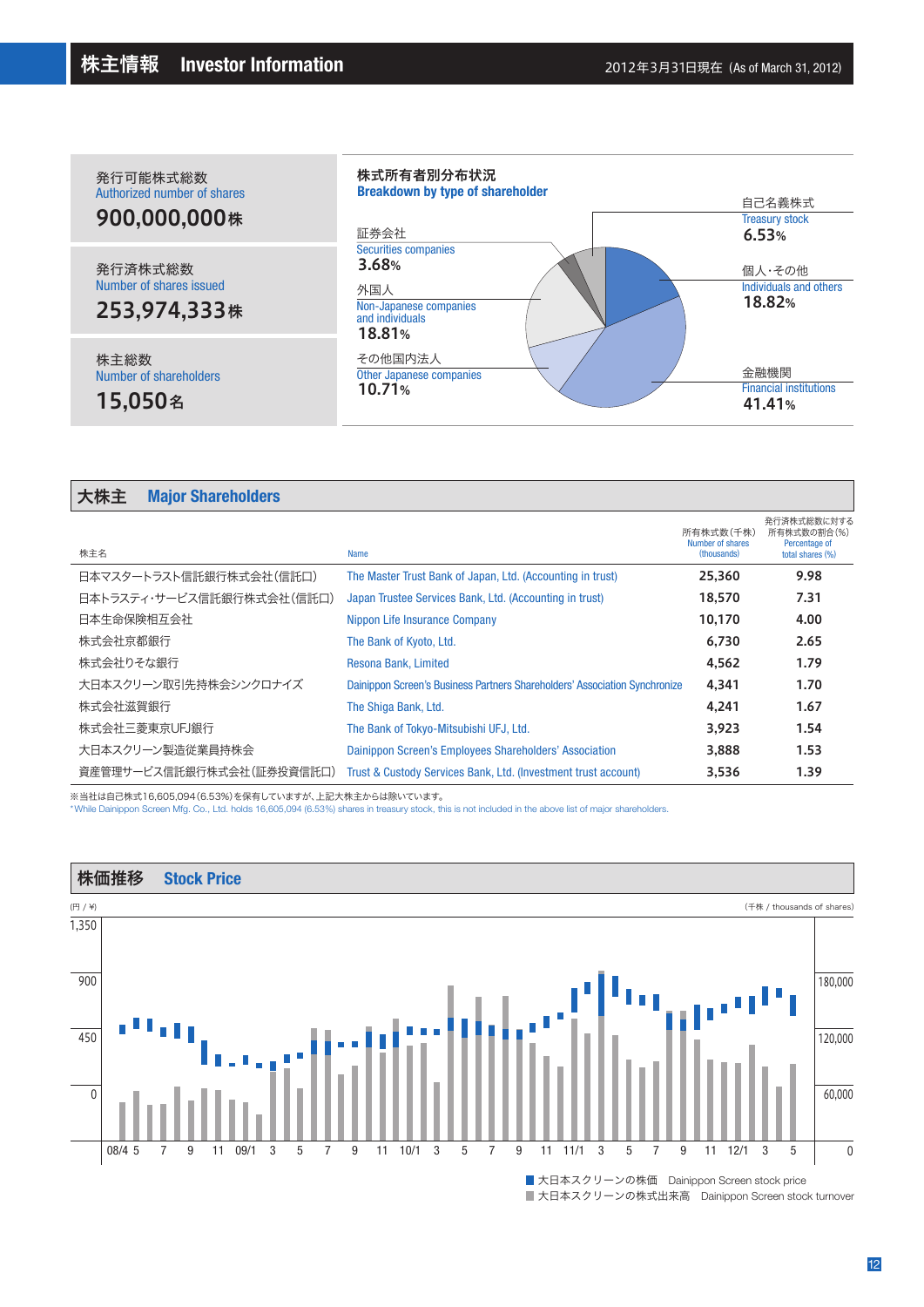# 半導体製造装置 **Semiconductor Production Equipment**

### 市場規模の推移 Development of the Related Market







ここに述べられたガートナーのレポート(以下「ガートナーのレポート」)は、ガートナーのシンジケート購読サービスの一部として顧客向けに発行されたデータ、リサーチ・オピニオンもしくは視点を表したものであり、 事実を表現したものではありません。ガートナーの各レポートは、レポート発行時点における見解であり、本企業レポート発行時点のものではありません。またガートナーのレポートで述べられた意見は、事前の予告なしに 変更されることがあります。

The Gartner Report (s) described herein, (the "Gartner Report (s)") represent (s) data, research opinion or viewpoints published, as part of a syndicated subscription service, by Gartner, Inc. ("Gartner"), and are not representations of fact. Each Gartner Report speaks as of its original publication date (and not as of the date of this report) and the opinions expressed in the Gartner Report (s) are subject to change without notice.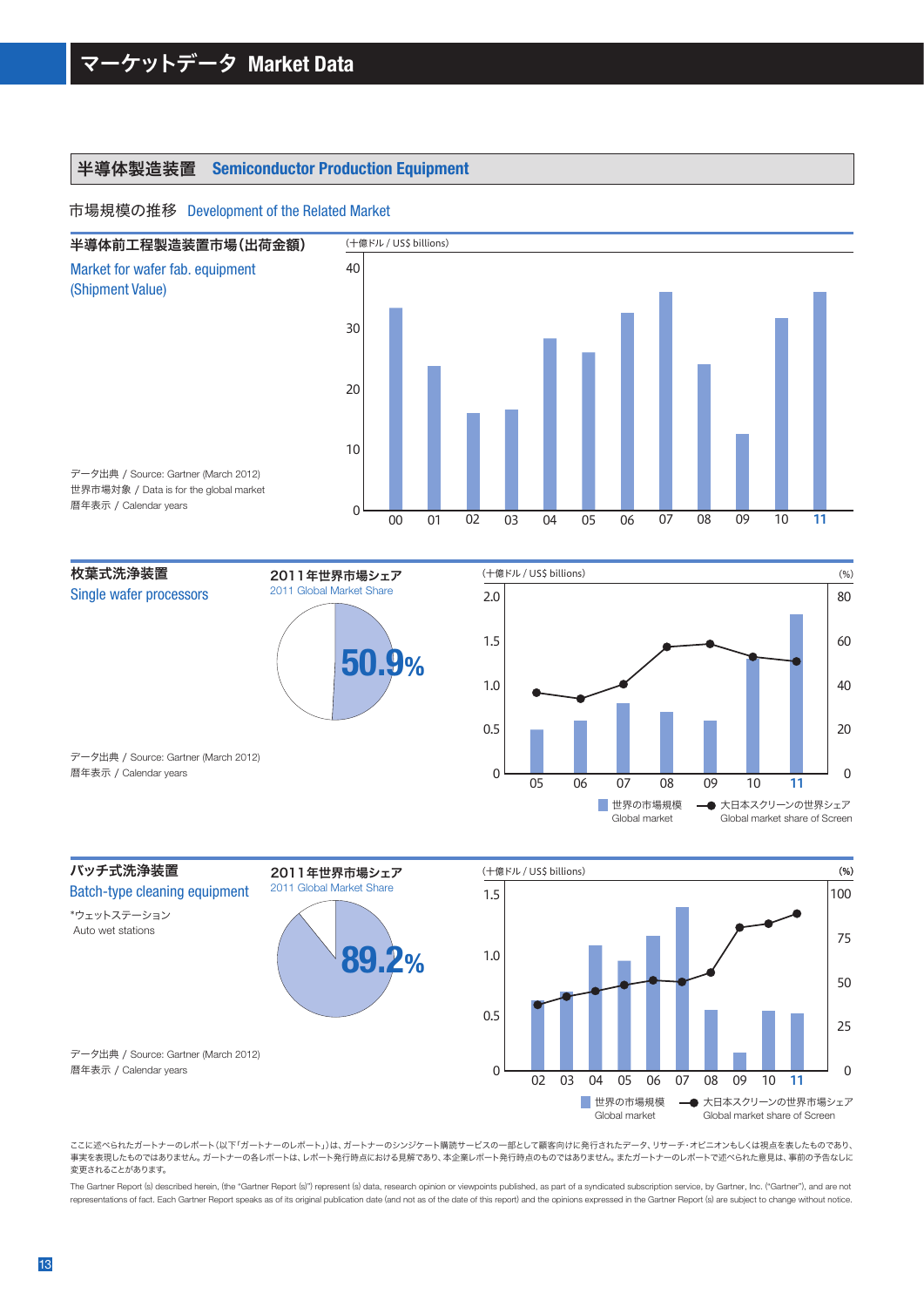# FPD製造装置 **FPD Production Equipment**

# 市場規模の推移 Development of the Related Market



コーターデベロッパー Coater/developers



データ出典:当社推定 / Source: Dainippon Screen 暦年表示 / Calendar years \* 台数ベース / Unit base

# 印刷関連機器 **Graphic Arts Equipment**

# CTP装置(プレート出力機)※ Plate recorders\*

※ プレート出力機:印刷データをプレート(版)に出力する装置。

\* Plate recorders: Equipment used to expose printing data to the printing plate.

データ出典:当社推定 / Source: Dainippon Screen 暦年表示 OEM 含む / Calendar years including OEM \* 台数ベース / Unit base

## 2011年世界市場シェア 2011 Global Market Share



#### 2011年国内市場シェア 2011 Global Market Share